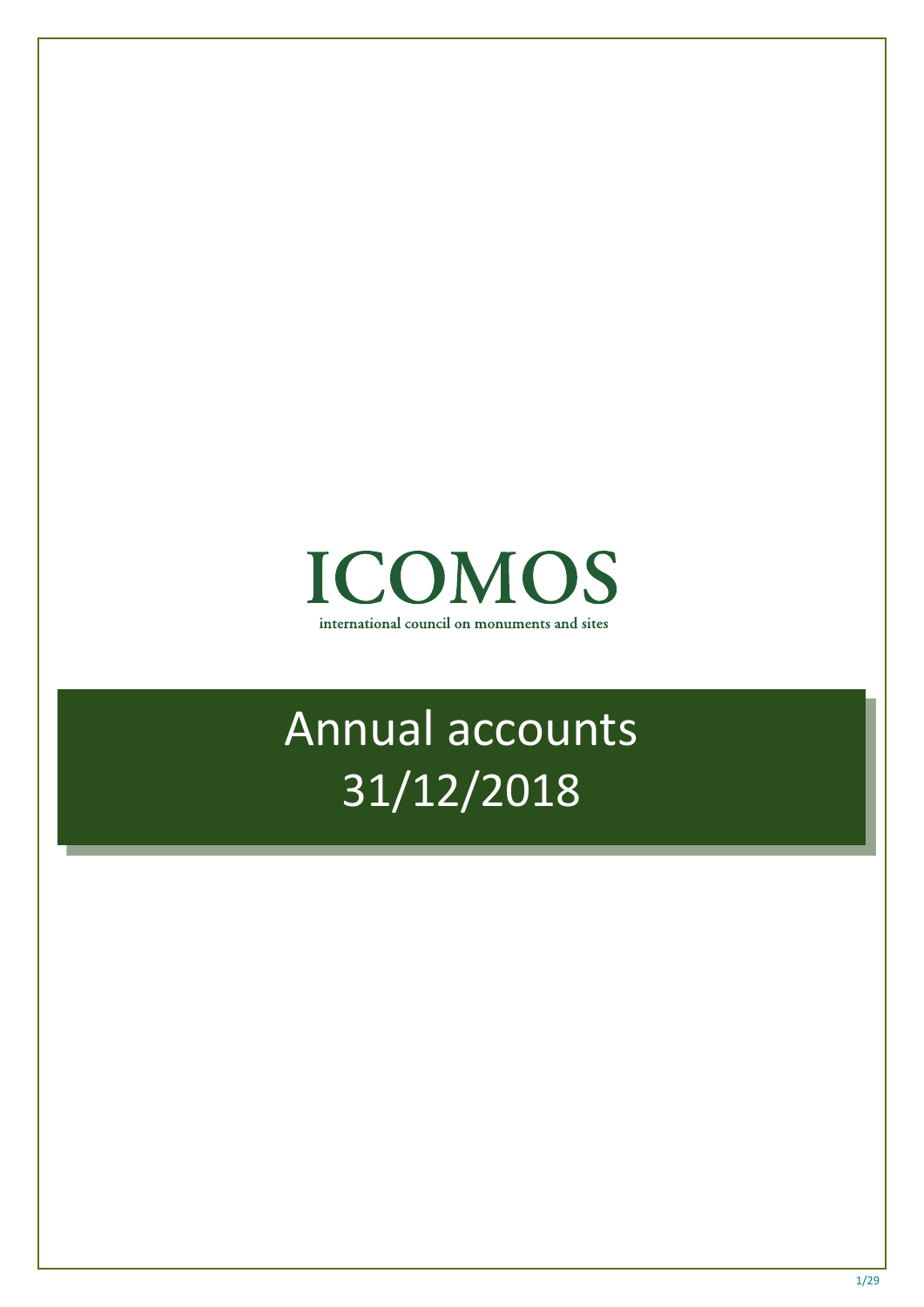# **SUMMARY**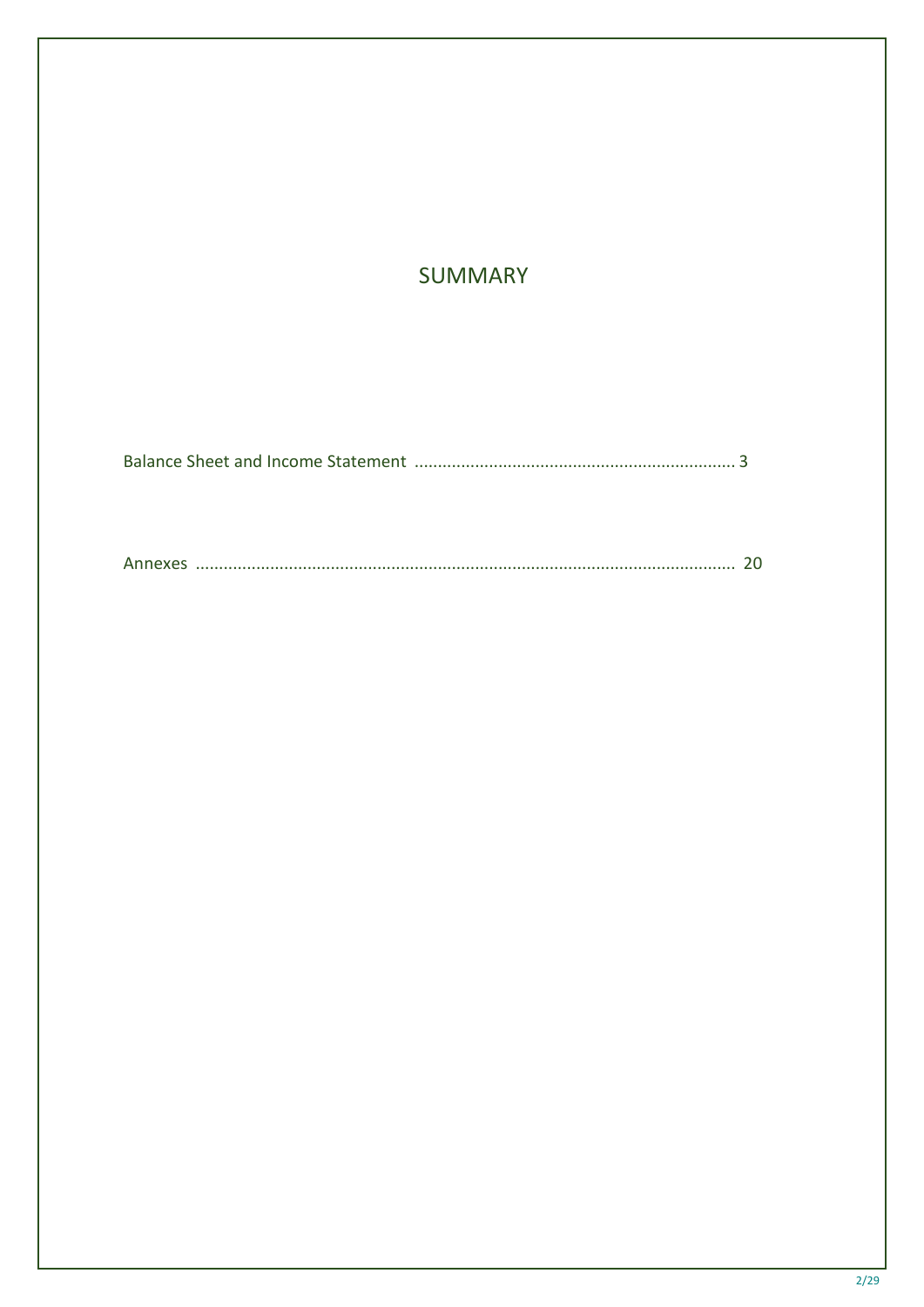# Balance Sheet and Income Statement 31/12/2018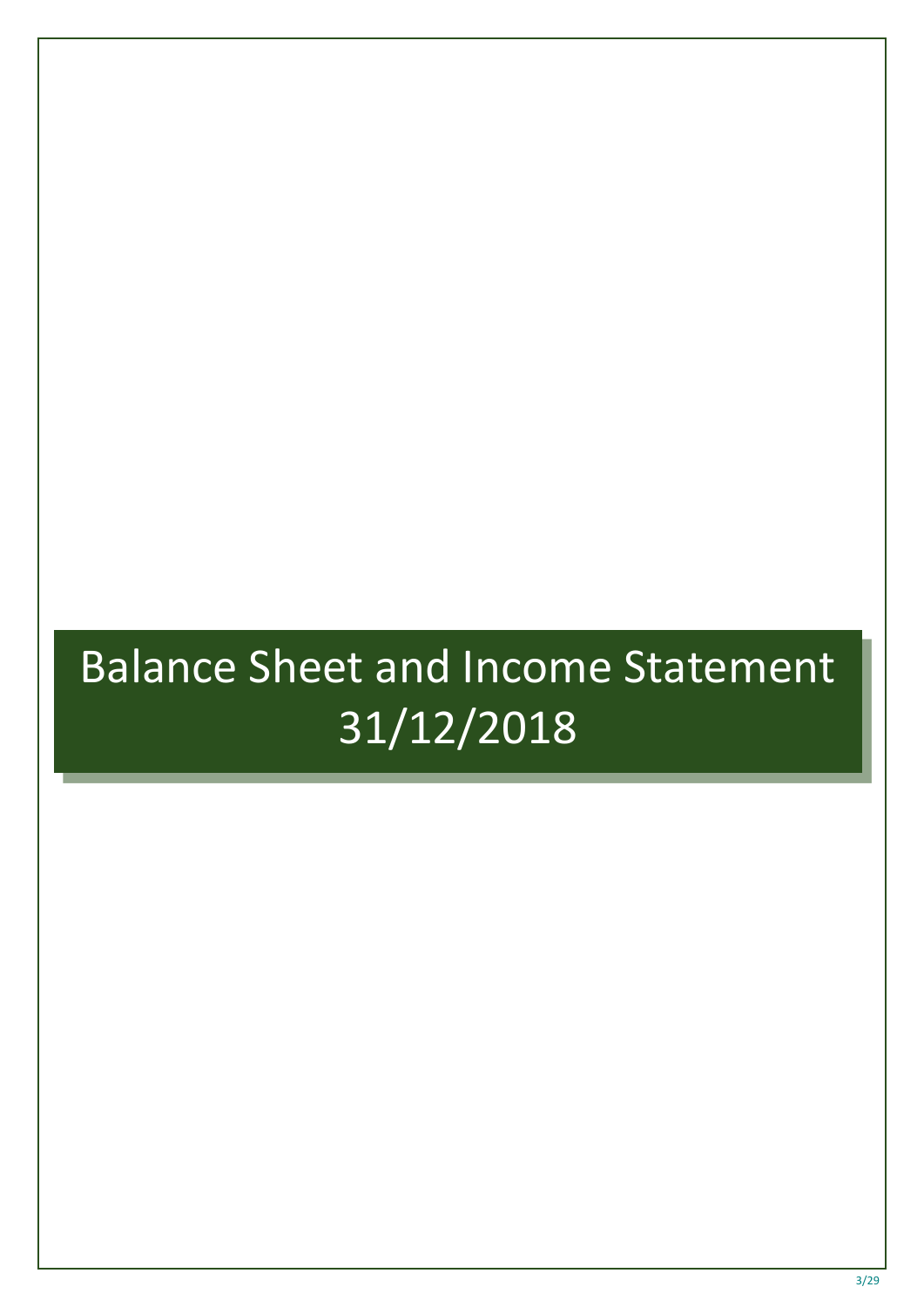Période du 01/01/2018 au 31/12/2018 <br>
Présenté en Euros

## **BALANCE SHEET - ASSETS**

| <b>ASSETS</b>                                                                                                                                                                                                                                                                                                                                                                                                                                                                                                                                                                  |                               | Current year<br>31/12/2018<br>(12 months) |                               |                       | Past year<br>31/12/2017<br>(12 months) |                       |  |
|--------------------------------------------------------------------------------------------------------------------------------------------------------------------------------------------------------------------------------------------------------------------------------------------------------------------------------------------------------------------------------------------------------------------------------------------------------------------------------------------------------------------------------------------------------------------------------|-------------------------------|-------------------------------------------|-------------------------------|-----------------------|----------------------------------------|-----------------------|--|
|                                                                                                                                                                                                                                                                                                                                                                                                                                                                                                                                                                                | <b>Brut</b>                   | Depr.& prov.                              | <b>Net</b>                    | %                     | Net                                    | $\%$                  |  |
| (0)<br>Uncalled capital                                                                                                                                                                                                                                                                                                                                                                                                                                                                                                                                                        |                               |                                           |                               |                       |                                        |                       |  |
| <b>Fixed assets</b>                                                                                                                                                                                                                                                                                                                                                                                                                                                                                                                                                            |                               |                                           |                               |                       |                                        |                       |  |
| Preliminary expenses<br>Research and development expenses<br>Concessions, patents and similar rights<br>Goodwill<br>Other intangible fixed assets<br>Advances and prepayments on intangible fixed assets<br>Land<br><b>Buildings</b><br>Industrial fixtures, fittings, plant machinery and equipment<br>Other tangible fixed assets<br>Fixed assets in progress<br>Advances and prepayments<br>Long-term investments by "equivalence method"<br>Other interest ownership<br>Receivables related to interest ownership<br>Capitalized securities<br>Loans<br>Other fixed assets | 25 161                        | 12758                                     | 12 404                        | 0,71                  | 9 2 3 4                                | 0,88                  |  |
| <b>TOTAL (I)</b>                                                                                                                                                                                                                                                                                                                                                                                                                                                                                                                                                               | 25 161                        | 12 758                                    | 12 404                        | 0,71                  | 9234                                   | 0,88                  |  |
| <b>Current assets</b><br>Raw materials and supplies<br>Work in progress of goods<br>Work in progress of services<br>Semi-finished and finished goods<br>Goods held for resale<br>Advances and down-payments to suppliers<br>Trade and related accounts<br><b>Other receivables</b><br>. Debtors suppliers<br>. Staff<br>. Payroll taxes<br>. State, profit tax<br>. State, turnover tax<br>. Other                                                                                                                                                                             | 125 744                       | 6075                                      | 119 669                       | 6,87                  | $153613$ 14,63                         |                       |  |
| Called but unpaid capital                                                                                                                                                                                                                                                                                                                                                                                                                                                                                                                                                      | 7731                          |                                           | 7 7 3 1                       | 0,44                  | 1486                                   | 0,14                  |  |
| Investment securities<br>Cash Instruments<br>Cash<br>Prepaid expenses                                                                                                                                                                                                                                                                                                                                                                                                                                                                                                          | 17728<br>1 558 480<br>25 6 20 |                                           | 17728<br>1 558 480<br>25 6 20 | 1,02<br>89,48<br>1,47 | 17 728<br>860 314<br>7 2 8 2           | 1,69<br>81,96<br>0,69 |  |
|                                                                                                                                                                                                                                                                                                                                                                                                                                                                                                                                                                                |                               |                                           |                               |                       |                                        |                       |  |
| <b>TOTAL (II)</b><br>Charges to be spread over several periods<br>(III)<br>Premium for redemption of bonds<br>(IV)<br>Unrealized exchange losses<br>(V)                                                                                                                                                                                                                                                                                                                                                                                                                        | 1735302                       | 6 0 7 5                                   | 1729227                       | 99,29                 | 1 040 423                              | 99,12                 |  |
| TOTAL ASSETS (0 à V)                                                                                                                                                                                                                                                                                                                                                                                                                                                                                                                                                           | 1760464                       | 18833                                     | 1 741 631 100,00              |                       | 1 049 658 100,00                       |                       |  |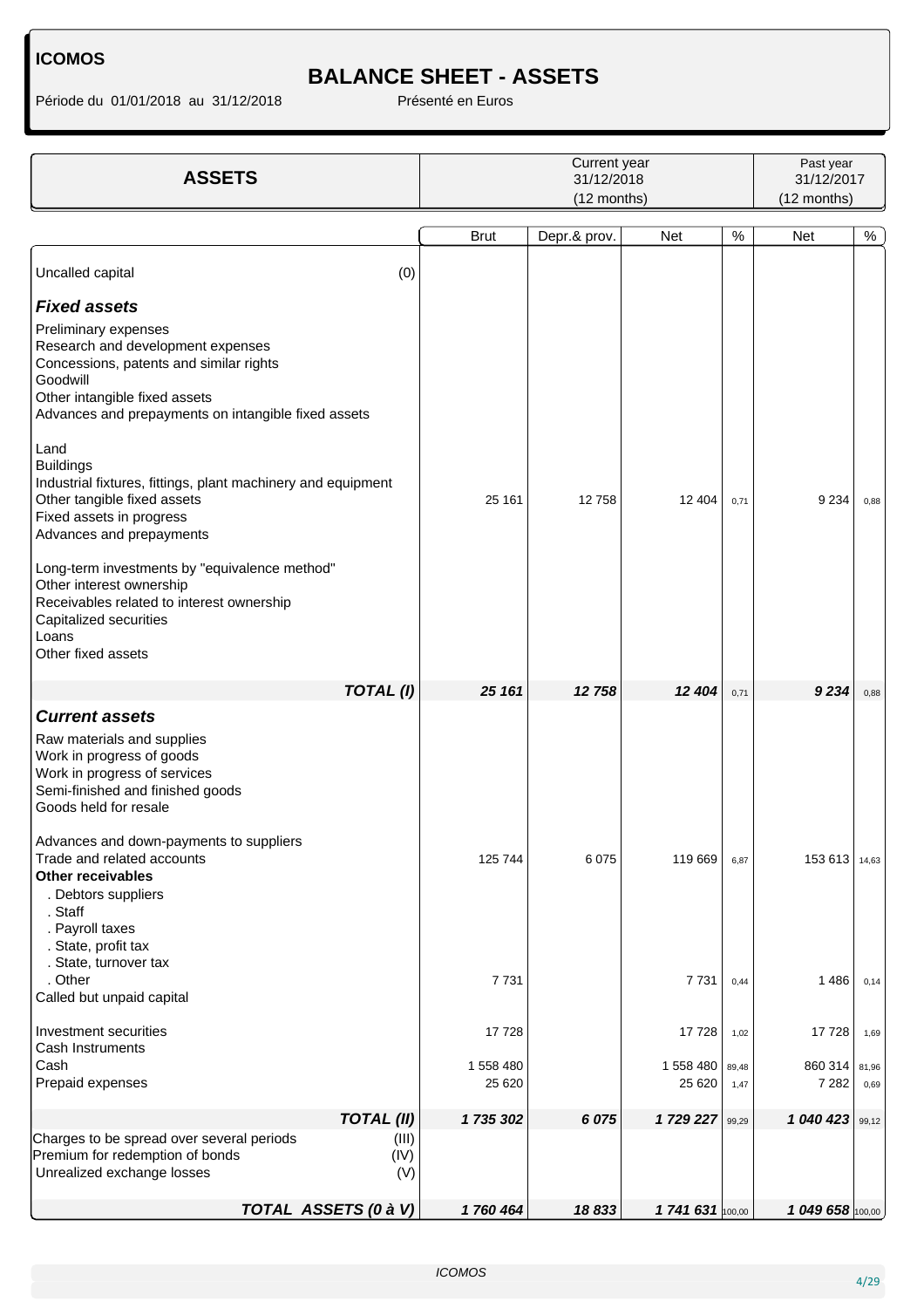# **BALANCE SHEET - EQUITY AND LIABILITIES**

Période du 01/01/2018 au 31/12/2018 Présenté en Euros

|                                                                                                                                                                                                                                       |                                  | Current year                |                      | Past year                   |                      |
|---------------------------------------------------------------------------------------------------------------------------------------------------------------------------------------------------------------------------------------|----------------------------------|-----------------------------|----------------------|-----------------------------|----------------------|
| <b>EQUITY AND LIABILITIES</b>                                                                                                                                                                                                         |                                  | 31/12/2018<br>(12 months)   |                      | 31/12/2017<br>(12 months)   |                      |
|                                                                                                                                                                                                                                       |                                  |                             |                      |                             |                      |
| <b>Shareholders' equity</b><br>Share capital (paid-up capital : )<br>Premiums arising from shares issues, from merger<br>Revaluation<br>Legal reserve<br>Statutory reserve<br>Regulated reserves<br>Other reserves                    |                                  |                             |                      |                             |                      |
| Retained (profits / losses) brought forward merger                                                                                                                                                                                    |                                  | 287 391                     | 16,50                | 289 781                     | 27,61                |
| Net income or loss of the tax year                                                                                                                                                                                                    |                                  | 172 587                     | 9,91                 | $-2390$                     | $-0,22$              |
| Subsidies of investment<br>Regulated provisions                                                                                                                                                                                       |                                  |                             |                      |                             |                      |
|                                                                                                                                                                                                                                       | <b>TOTAL(I)</b>                  | 459 977                     | 26,41                | 287 391                     | 27,38                |
| Proceeds from the issuance of "participating titles"<br>Conditional advances                                                                                                                                                          |                                  |                             |                      |                             |                      |
|                                                                                                                                                                                                                                       | TOTAL(II)                        |                             |                      |                             |                      |
| <b>Provisions for liabilities and charges</b>                                                                                                                                                                                         |                                  |                             |                      |                             |                      |
| Reserves for contingencies<br>Provisions for charges                                                                                                                                                                                  |                                  | 81 000<br>413 281           | 4,65<br>23,73        | 230 000                     | 21,91                |
|                                                                                                                                                                                                                                       | <b>TOTAL (III)</b>               | 494 281                     | 28,38                | 230 000                     | 21,91                |
| <b>Loans and debts</b><br>Convertible debenture loans<br>Other debenture loans<br>Bank borrowing and bank overdrafts<br>. Bank borrowing<br>. Bank overdrafts<br>Other financial borrowing and debts<br>. Miscellaneous<br>. Partners |                                  |                             |                      |                             |                      |
| Advances and down-payments for work in progress<br>Trade notes and related accounts payable<br>Tax payable and social liabilities                                                                                                     |                                  | 17 608                      | 1,01                 | 82 469                      | 7,86                 |
| . Staff<br>. Payroll taxes<br>. State, profit tax<br>. State, turnover tax<br>. State, guaranteed bonds<br>. Other taxes                                                                                                              |                                  | 79 431<br>80 944<br>6 3 5 2 | 4,56<br>4,65<br>0,36 | 46 538<br>59 632<br>7 3 5 2 | 4,43<br>5,68<br>0,70 |
| Liabilities on fixed assets and related accounts<br>Other debts                                                                                                                                                                       |                                  | 252 788                     | 14,51                | 196 656                     | 18,74                |
| Prepaid income                                                                                                                                                                                                                        |                                  | 350 249                     | 20,11                | 139 619                     | 13,30                |
|                                                                                                                                                                                                                                       | <b>TOTAL(IV)</b>                 | 787 373                     | 45,21                | 532 267                     | 50,71                |
| Unrealized exchange gains                                                                                                                                                                                                             | (V)                              |                             |                      |                             |                      |
|                                                                                                                                                                                                                                       | <b>TOTAL LIABILITIES (I à V)</b> | 1 741 631 100,00            |                      | 1 049 658 100,00            |                      |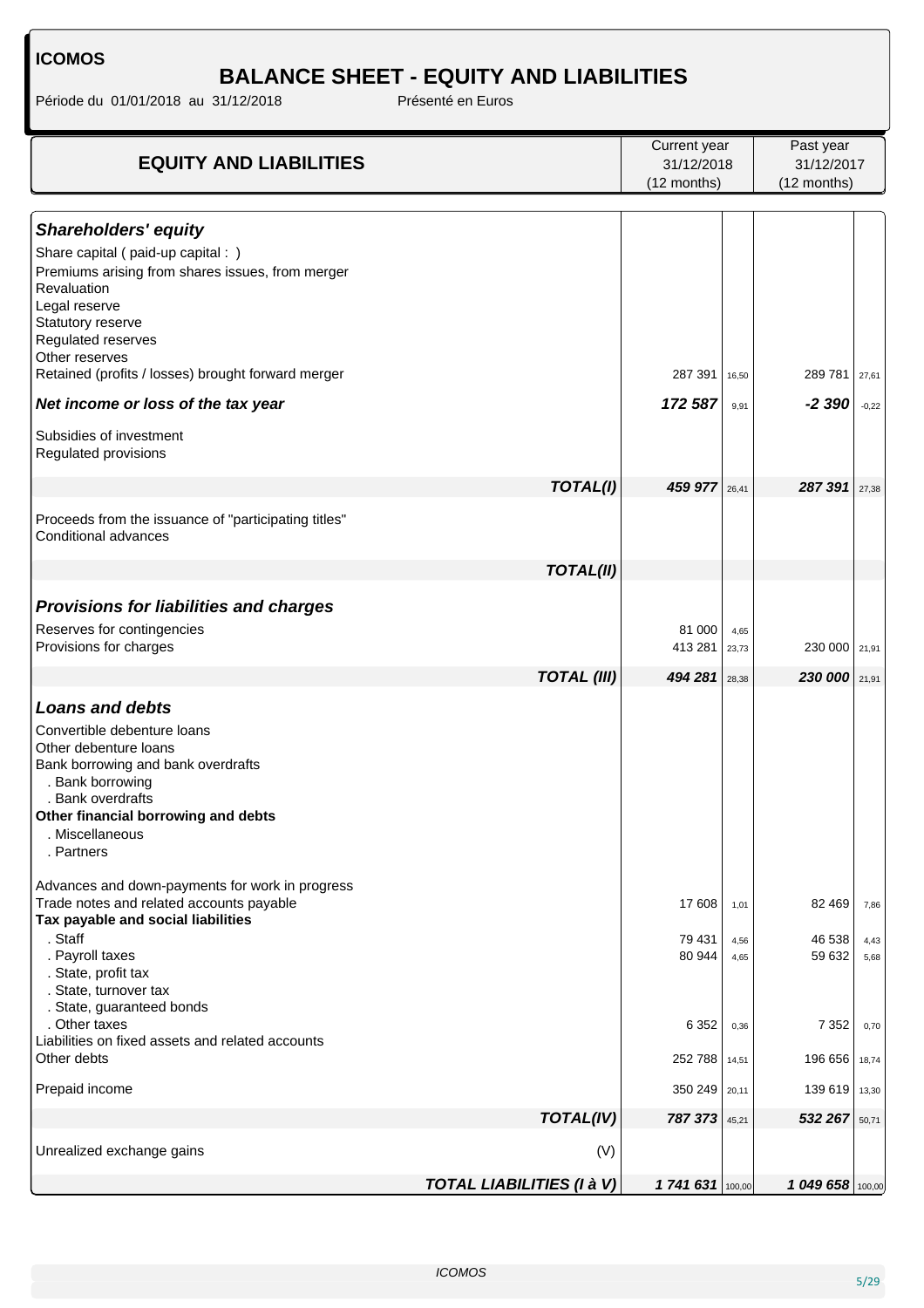## **INCOME STATEMENT**

Période du 01/01/2018 au 31/12/2018 Présenté en Euros

| <b>INCOME STATEMENT</b>                                                                                                                                                                                                |        | Current year<br>31/12/2018<br>(12 months) |                              | Past year<br>31/12/2017<br>(12 months) |                             | Variation<br>absolute<br>(12/12) | $\%$                         |                             |
|------------------------------------------------------------------------------------------------------------------------------------------------------------------------------------------------------------------------|--------|-------------------------------------------|------------------------------|----------------------------------------|-----------------------------|----------------------------------|------------------------------|-----------------------------|
|                                                                                                                                                                                                                        | France | Export                                    | Total                        | $\%$                                   | Total                       | $\%$                             | Variation                    | $\%$                        |
| Sales of goods<br>Sales of manufactured goods                                                                                                                                                                          |        | 391                                       | 391                          | 0,03                                   | 1 1 7 7                     | 0,11                             | -786                         | $-66,77$                    |
| Sales of manufactured services                                                                                                                                                                                         |        | 1 425 925                                 | 1 425 925                    | 99,97                                  | 1 033 811                   | 99,89                            | 392 114                      | 37,93                       |
| <b>Net turnover</b>                                                                                                                                                                                                    |        | 1 426 316                                 | 1426 316 100,00              |                                        | 1 034 988                   | 100,00                           | 391 328                      | 37,81                       |
| Stored production<br>Capitalized production<br>Operating subsidies<br>Recaptures on deprecations and reserves, expense transfer<br>Other operating income                                                              |        | 183 145<br>20790<br>470 015               | 12,84<br>1,46<br>32,95       | 219 978<br>114 110<br>432 429          | 21,25<br>11,03<br>41,78     | $-36833$<br>-93 320<br>37 586    | $-16,73$<br>$-81,77$<br>8,69 |                             |
|                                                                                                                                                                                                                        |        | <b>Total operating income</b>             | 2 100 266                    | 147,25                                 | 1801505                     | 174,06                           | 298 761                      | 16,58                       |
| Purchase of goods (including customs duties)<br>Variation on inventory (goods)<br>Purchase of raw materials and other supplies (including customs duties)<br>Variation in inventory (raw materials and supplies)       |        |                                           | 590                          | 0,04                                   | 1 3 5 5                     | 0,13                             | $-765$                       | $-56,45$                    |
| Other purchases and external expenses<br>Taxes and assimilated payments<br>Salaries and wages expenses                                                                                                                 |        |                                           | 832 665<br>26 935<br>498 330 | 58,38<br>1,89<br>34,94                 | 889742<br>28 270<br>434 005 | 85,97<br>2,73<br>41,93           | -57 077<br>$-1335$<br>64 325 | $-6,41$<br>$-4,71$<br>14,82 |
| Social security expenses<br>Operating allowances on fixed assets : depreciation allowances<br>Operating allowances on fixed assets : reserve allowances<br>Operating allowances on current assets : reserve allowances |        | 201 930<br>91 4 35                        | 14,16<br>6,41                | 175 505<br>79 585                      | 16,96<br>7,69               | 26 4 25<br>11 850                | 15,06<br>14,89               |                             |
| Operating allowances for contingencies : reserve allowances<br>Other expenses                                                                                                                                          |        |                                           | 334 356<br>83 454            | 23,44<br>5,85                          | 5790<br>158 384             | 0.56<br>15,30                    | 328 566<br>-74 930           | N/S<br>$-47,30$             |
|                                                                                                                                                                                                                        |        | <b>Total operating expenses</b>           | 2 069 695                    | 145,11                                 | 1772 635                    | 171,27                           | 297 060                      | 16,76                       |
|                                                                                                                                                                                                                        |        | <b>OPERATING RESULT</b>                   | 30 571                       | 2,14                                   | 28 870                      | 2,79                             | 1701                         | 5,89                        |
| Attributed income or transfered loss<br>Suffered loss or transfered profit                                                                                                                                             |        |                                           |                              |                                        |                             |                                  |                              |                             |
| Financial income from interest ownership<br>Other holdings and capitalized receivables                                                                                                                                 |        |                                           | 1594                         | 0,11                                   | 173                         | 0,02                             | 1 4 2 1                      | 821,39                      |
| Other interest and assimilated income<br>Recaptures on provisions and expense transfer                                                                                                                                 |        |                                           | 643                          | 0,05                                   | 638                         | 0,06                             | 5                            | 0,78                        |
| Profits on foreign exchange<br>Net gains on sales of portfolio securities                                                                                                                                              |        |                                           | 13 4 4 7                     | 0,94                                   | 5                           | 0,00                             | 13 4 42                      | N/S                         |
|                                                                                                                                                                                                                        |        | <b>Total financial income</b>             | 15 683                       | 1,10                                   | 815                         | 0,08                             | 14868                        | N/S                         |
| Financial allowances for depreciations and provisions<br>Interests and assimilated expenses<br>Loss on foreign exchange<br>Net loss on sales of portfolio securities                                                   |        |                                           | 948<br>6720                  | 0,07<br>0,47                           | 3 0 0 0<br>29 215           | 0,29<br>2,82                     | $-2052$<br>$-22495$          | $-68,39$<br>$-76,99$        |
|                                                                                                                                                                                                                        |        | <b>Total financial expenses</b>           | 7668                         | 0,54                                   | 32 215                      | 3,11                             | $-24547$                     | $-76, 19$                   |
|                                                                                                                                                                                                                        |        | <b>FINANCIAL RESULT</b>                   | 8 0 1 5                      | 0,56                                   | $-31400$                    | $-3,02$                          | 39 415                       | 125,53                      |
|                                                                                                                                                                                                                        |        | Ordinary result before tax                | 38 587                       | 2,71                                   | $-2530$                     | $-0,23$                          | 41 117                       | N/S                         |
| Extraordinary operating gains<br>Extraordinary capital gains<br>Recaptures on reserves and expense transfers                                                                                                           |        |                                           | 215 000                      | 15,07                                  | 140                         | 0,01                             | -140<br>215 000              | $-100,00$<br>N/S            |
|                                                                                                                                                                                                                        |        | <b>Total extraordinary income</b>         | 215 000                      |                                        | 140                         |                                  | 214 860                      |                             |
| Extraordinary operating losses<br>Extraordinary capital losses                                                                                                                                                         |        |                                           |                              | 15,07                                  |                             | 0,01                             |                              | N/S                         |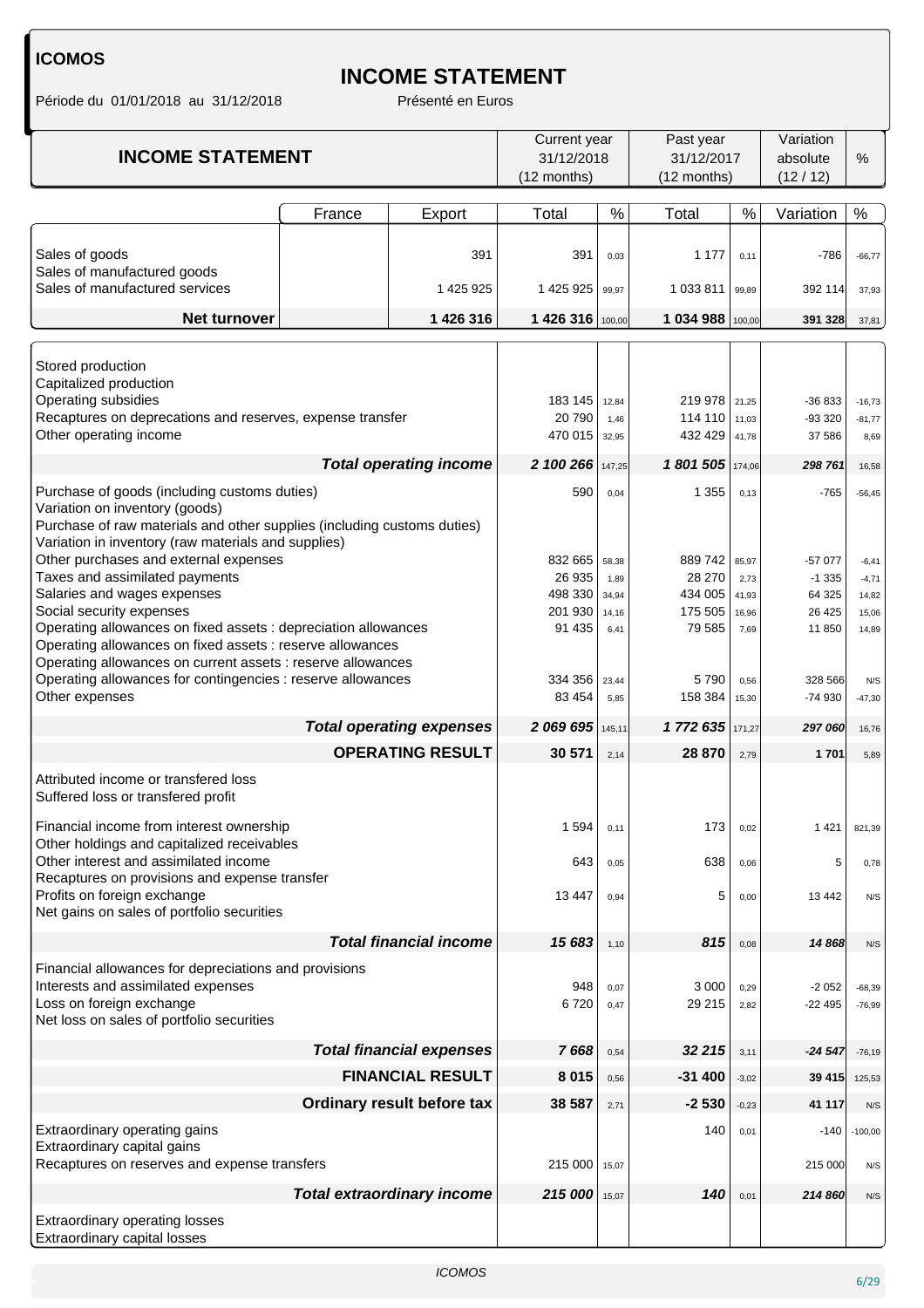### **INCOME STATEMENT**

Période du 01/01/2018 au 31/12/2018 Présenté en Euros

| <b>INCOME STATEMENT (next)</b>                    | Current year<br>31/12/2018<br>(12 months) |       | Past year<br>31/12/2017<br>(12 months) |         | Variation<br>absolute<br>(12/12) | $\%$  |
|---------------------------------------------------|-------------------------------------------|-------|----------------------------------------|---------|----------------------------------|-------|
| Depreciation and reserve extraordinary allowances | 81 000                                    | 5,68  |                                        |         | 81 000                           | N/S   |
| <b>Total extraordinary expenses</b>               | 81 000                                    | 5,68  |                                        |         | 81 000                           | N/S   |
| <b>EXTRAORDINARY RESULT</b>                       | 134 000                                   | 9,39  | 140                                    | 0,01    | 133 860                          | N/S   |
| Profit sharing scheme<br>Income tax               |                                           |       |                                        |         |                                  |       |
| <b>Total Income</b>                               | 2 330 949 163,42                          |       | 1 802 460 174,15                       |         | 528 489                          | 29,32 |
| <b>Total expenses</b>                             | 2 158 363 151,32                          |       | 1804850 174,38                         |         | 353 513                          | 19,59 |
| <b>NET RESULT</b>                                 | 172 587<br>Profit                         | 12,10 | $-2390$                                | $-0,22$ | 174 977                          | N/S   |
|                                                   |                                           |       | Loss                                   |         |                                  |       |
| Including leasing of furnitures                   |                                           |       |                                        |         |                                  |       |
| Including leasing of real estate                  |                                           |       |                                        |         |                                  |       |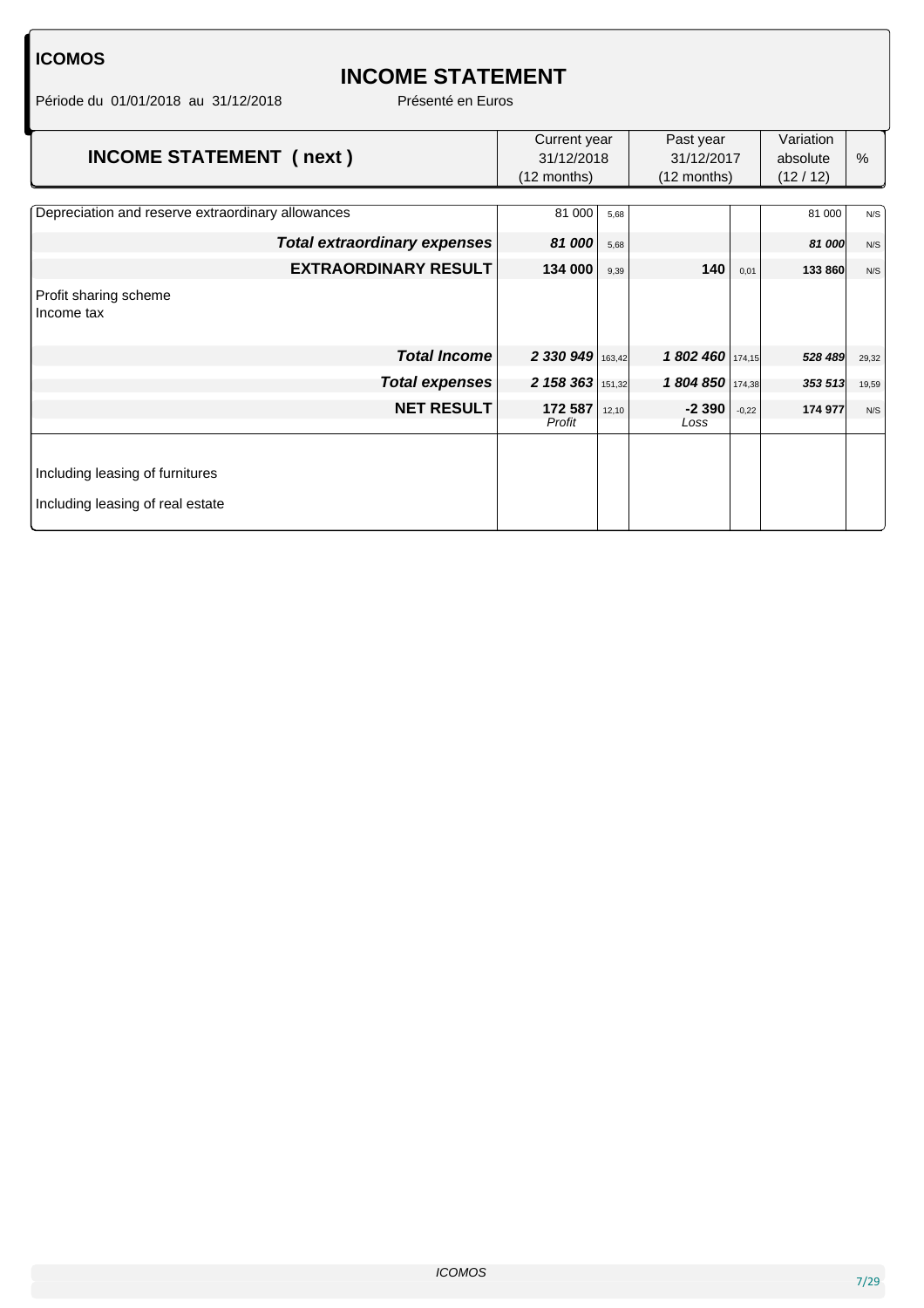Période du 01/01/2018 au 31/12/2018

# **BALANCE SHEET - ASSETS**<br>DÉTAILLÉ Présenté en Euros

| <b>ASSETS</b>                                                                                                                                                                                                                                                                                                                                                                                                                                                                                 |                                          | Current year<br>31/12/2018<br>(12 months) |                                               |                                         | Past year<br>31/12/2017<br>(12 months)               |                                            |  |
|-----------------------------------------------------------------------------------------------------------------------------------------------------------------------------------------------------------------------------------------------------------------------------------------------------------------------------------------------------------------------------------------------------------------------------------------------------------------------------------------------|------------------------------------------|-------------------------------------------|-----------------------------------------------|-----------------------------------------|------------------------------------------------------|--------------------------------------------|--|
|                                                                                                                                                                                                                                                                                                                                                                                                                                                                                               | <b>Brut</b>                              | Depr.& prov.                              | Net                                           | %                                       | Net                                                  | %                                          |  |
| (0)<br>Uncalled capital                                                                                                                                                                                                                                                                                                                                                                                                                                                                       |                                          |                                           |                                               |                                         |                                                      |                                            |  |
| <b>Fixed assets</b>                                                                                                                                                                                                                                                                                                                                                                                                                                                                           |                                          |                                           |                                               |                                         |                                                      |                                            |  |
| Preliminary expenses<br>Research and development expenses<br>Concessions, patents and similar rights<br>Goodwill<br>Other intangible fixed assets<br>Advances and prepayments on intangible fixed assets<br>Land<br><b>Buildings</b><br>Industrial fixtures, fittings, plant machinery and equipment<br>Other tangible fixed assets<br>218300000 MATERIEL DE BUREAU<br>218400000 MOBILIER<br>281830000 AMORTISSEMENT MATERIEL<br>281840000 AMORTISSEMENT MOBILIER<br>Fixed assets in progress | 25 161<br>11 042<br>14 120               | 12758<br>24<br>12 734                     | 12 404<br>11 042<br>14 120<br>-24<br>$-12734$ | 0,71<br>0,63<br>0,81<br>0,00<br>$-0,72$ | 9 2 3 4<br>34 402<br>14 120<br>$-27126$<br>$-12$ 161 | 0,88<br>3,28<br>1,35<br>$-2,57$<br>$-1,15$ |  |
| Advances and prepayments<br>Long-term investments by "equivalence method"<br>Other interest ownership<br>Receivables related to interest ownership<br>Capitalized securities<br>Loans<br>Other fixed assets                                                                                                                                                                                                                                                                                   |                                          |                                           |                                               |                                         |                                                      |                                            |  |
| TOTAL(I)                                                                                                                                                                                                                                                                                                                                                                                                                                                                                      | 25 161                                   | 12 758                                    | 12 404                                        | 0,71                                    | 9 2 3 4                                              | 0,88                                       |  |
| <b>Current assets</b><br>Raw materials and supplies<br>Work in progress of goods<br>Work in progress of services<br>Semi-finished and finished goods<br>Goods held for resale<br>Advances and down-payments to suppliers                                                                                                                                                                                                                                                                      |                                          |                                           |                                               |                                         |                                                      |                                            |  |
| Trade and related accounts                                                                                                                                                                                                                                                                                                                                                                                                                                                                    | 125 744                                  | 6 0 7 5                                   | 119 669                                       | 6,87                                    | 153 613                                              | 14,63                                      |  |
| 411117000 CONTRATS 2017<br>411118000 CONTRATS 2018<br>411316000 MISSIONS DE CONSEILS 20<br>411317000 MISSIONS DE CONSEIL 201<br>411318000 MISSIONS DE CONSEILS 20<br>416000000 COTISATIONS DOUTEUSES<br>418100000 COTISATIONS A RECEVOIR                                                                                                                                                                                                                                                      | 74 448<br>7041<br>35610<br>6075<br>2 570 |                                           | 74 448<br>7041<br>35 610<br>6 0 7 5<br>2 570  | 4,27<br>0,40<br>2,04<br>0,35<br>0,15    | 121871<br>8515<br>23 22 7<br>5790                    | 11,61<br>0,81<br>2,21<br>0,55              |  |
| 491000000 PROV. SUR COT. ET CONTR<br><b>Other receivables</b><br>. Debtors suppliers<br>. Staff<br>. Payroll taxes<br>. State, profit tax<br>. State, turnover tax                                                                                                                                                                                                                                                                                                                            |                                          | 6075                                      | $-6075$                                       | $-0,34$                                 | $-5790$                                              | $-0,54$                                    |  |
| . Other<br>467000000 DEBITEURS DIVERS<br>468700000 PRODUITS A RECEVOIR DIV<br>Called but unpaid capital                                                                                                                                                                                                                                                                                                                                                                                       | 7731<br>7 1 8 7<br>544                   |                                           | 7 7 3 1<br>7 1 8 7<br>544                     | 0,44<br>0,41<br>0,03                    | 1486<br>1401<br>86                                   | 0,14<br>0,13<br>0,01                       |  |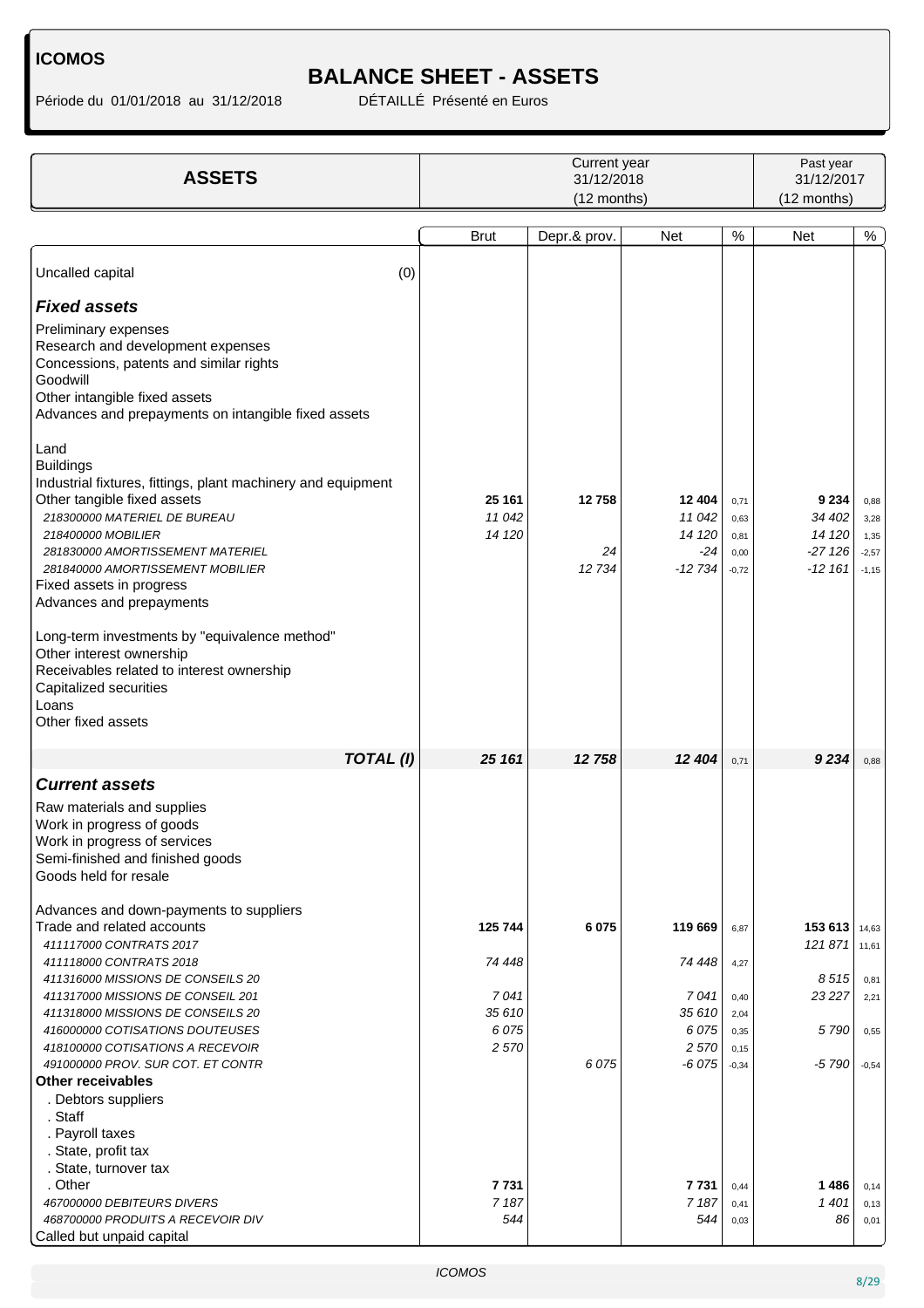#### Période du 01/01/2018 au 31/12/2018

# **BALANCE SHEET - ASSETS**

| <b>ASSETS</b>                                                                                              |                      |                | Current year<br>31/12/2018<br>(12 months) |                  |              |                  |              |
|------------------------------------------------------------------------------------------------------------|----------------------|----------------|-------------------------------------------|------------------|--------------|------------------|--------------|
|                                                                                                            |                      |                |                                           |                  |              |                  |              |
|                                                                                                            |                      | <b>Brut</b>    | Depr.& prov.                              | <b>Net</b>       | %            | <b>Net</b>       | %            |
| Investment securities<br>508000000 SICAV DE CAPITALISATION                                                 |                      | 17728<br>17728 |                                           | 17728<br>17728   | 1.02<br>1.02 | 17728<br>17728   | 1,69<br>1,69 |
| Cash Instruments                                                                                           |                      |                |                                           |                  |              |                  |              |
| Cash                                                                                                       |                      | 1 558 480      |                                           | 1 558 480        | 89.48        | 860 314          | 81,96        |
| 512110000 CREDIT LYONNAIS E 61963<br>512120000 CREDIT LYONNAIS \$ 61964                                    |                      |                |                                           |                  |              | 78 591<br>15 176 | 7,49<br>1,45 |
| 512130000 CREDIT DU NORD E 115890                                                                          |                      | 1 229 240      |                                           | 1 2 2 9 2 4 0    | 70.58        | 456 746          | 43,51        |
| 512135000 CREDIT DU NORD E C/L                                                                             |                      | 85 696         |                                           | 85 696           | 4,92         | 85 058           | 8,10         |
| 512140000 CREDIT DU NORD \$ 115904                                                                         |                      | 236 034        |                                           | 236 034          | 13,55        | 223 534          | 21,30        |
| 518700000 INTERETS COURUS A RECEV                                                                          |                      | 643            |                                           | 643              | 0.04         | 638              | 0,06         |
| 530000000 CAISSE                                                                                           |                      | 6478           |                                           | 6478             | 0,37         | 451              | 0,04         |
| 531000000 CAISSE DEVISE \$                                                                                 |                      | 388            |                                           | 388              | 0,02         | 121              | 0,01         |
| Prepaid expenses                                                                                           |                      | 25 6 20        |                                           | 25 6 20          | 1.47         | 7 2 8 2          | 0,69         |
| 486000000 CHARGES CONSTATEES D'AV                                                                          |                      | 25 6 20        |                                           | 25 6 20          | 1,47         | 7282             | 0.69         |
|                                                                                                            | <b>TOTAL (II)</b>    | 1 735 302      | 6075                                      | 1729227          | 99,29        | 1 040 423        | 99,12        |
| Charges to be spread over several periods<br>Premium for redemption of bonds<br>Unrealized exchange losses | (III)<br>(IV)<br>(V) |                |                                           |                  |              |                  |              |
|                                                                                                            | TOTAL ASSETS (0 à V) | 1760464        | 18833                                     | 1 741 631 100,00 |              | 1 049 658 100,00 |              |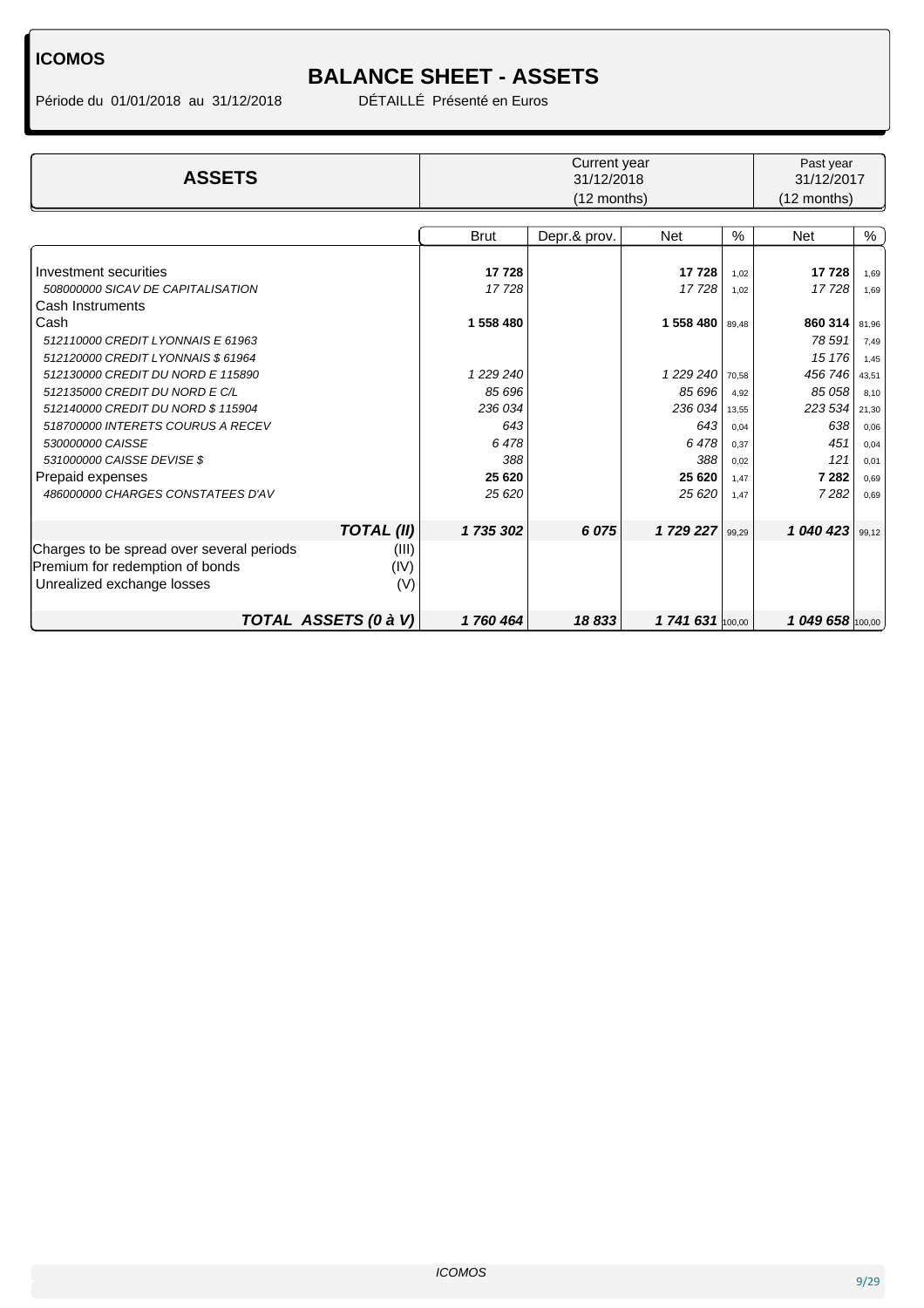# **BALANCE SHEET - EQUITY AND LIABILITIES**

Période du 01/01/2018 au 31/12/2018 DÉTAILLÉ Présenté en Euros

| <b>EQUITY AND LIABILITIES</b>                                                         | Current year<br>31/12/2018 |                | Past year<br>31/12/2017 |                |
|---------------------------------------------------------------------------------------|----------------------------|----------------|-------------------------|----------------|
|                                                                                       | (12 months)                |                | (12 months)             |                |
|                                                                                       |                            |                |                         |                |
| <b>Shareholders' equity</b>                                                           |                            |                |                         |                |
| Share capital (paid-up capital : )                                                    |                            |                |                         |                |
| Premiums arising from shares issues, from merger                                      |                            |                |                         |                |
| Revaluation                                                                           |                            |                |                         |                |
| Legal reserve                                                                         |                            |                |                         |                |
| Statutory reserve                                                                     |                            |                |                         |                |
| Regulated reserves                                                                    |                            |                |                         |                |
| Other reserves                                                                        |                            |                |                         |                |
| Retained (profits / losses) brought forward merger<br>110000000 REPORT A NOUVEAU (SC) | 287 391<br>287 391         | 16,50<br>16,50 | 289 781<br>289 781      | 27,61<br>27,61 |
|                                                                                       |                            |                |                         |                |
| Net income or loss of the tax year                                                    | 172 587                    | 9,91           | $-2390$                 | $-0,22$        |
| Subsidies of investment                                                               |                            |                |                         |                |
| Regulated provisions                                                                  |                            |                |                         |                |
|                                                                                       |                            |                |                         |                |
| <b>TOTAL(I)</b>                                                                       | 459 977                    | 26,41          | 287 391                 | 27,38          |
|                                                                                       |                            |                |                         |                |
| Proceeds from the issuance of "participating titles"<br>Conditional advances          |                            |                |                         |                |
|                                                                                       |                            |                |                         |                |
| <b>TOTAL(II)</b>                                                                      |                            |                |                         |                |
|                                                                                       |                            |                |                         |                |
| <b>Provisions for liabilities and charges</b>                                         |                            |                |                         |                |
| Reserves for contingencies                                                            | 81 000                     | 4,65           |                         |                |
| 151100000 PROVISIONS POUR LITIGES                                                     | 81 000                     | 4,65           |                         |                |
| Provisions for charges                                                                | 413 281                    | 23,73          | 230 000                 | 21,91          |
| 157000000 PROVISIONS POUR CHARGES                                                     |                            |                | 215 000                 | 20,48          |
| 158000000 PROVISIONS CHARGES EXPL                                                     | 413281                     | 23,73          | 15 000                  | 1,43           |
| <b>TOTAL (III)</b>                                                                    | 494 281                    | 28,38          | 230 000                 | 21,91          |
|                                                                                       |                            |                |                         |                |
| <b>Loans and debts</b>                                                                |                            |                |                         |                |
| Convertible debenture loans                                                           |                            |                |                         |                |
| Other debenture loans                                                                 |                            |                |                         |                |
| Bank borrowing and bank overdrafts                                                    |                            |                |                         |                |
| . Bank borrowing                                                                      |                            |                |                         |                |
| . Bank overdrafts                                                                     |                            |                |                         |                |
| Other financial borrowing and debts                                                   |                            |                |                         |                |
| . Miscellaneous<br>. Partners                                                         |                            |                |                         |                |
|                                                                                       |                            |                |                         |                |
| Advances and down-payments for work in progress                                       |                            |                |                         |                |
| Trade notes and related accounts payable                                              | 17 608                     | 1,01           | 82 469                  | 7,86           |
| 408100000 FOURNISS. - FACT. NON P                                                     | 17608                      | 1,01           | 82 469                  | 7,86           |
| Tax payable and social liabilities                                                    |                            |                |                         |                |
| . Staff                                                                               | 79 431                     | 4,56           | 46 538                  | 4,43           |
| 428200000 PROV. CONGES PAYES                                                          | 41 331                     | 2,37           | 46 538                  | 4,43           |
| 428600000 PROVISION PRIMES A PAYE                                                     | 38 100                     | 2,19           |                         |                |
| . Payroll taxes                                                                       | 80 944                     | 4,65           | 59 632                  | 5,68           |
| 431000000 URSSAF                                                                      | 16 163                     | 0,93           | 20 035                  | 1,91           |
| 437100000 REUNICA<br>437350000 GENERALI - PREVOYANCE                                  | 11805<br>1673              | 0,68           | 5711<br>1966            | 0,54           |
| 437400000 GENERALI - RETRAITE                                                         | 1506                       | 0,10<br>0,09   | 1825                    | 0, 19<br>0,17  |
| 437500000 MUTUELLE BLEUE                                                              | 4 0 7 2                    | 0,23           | 3916                    | 0,37           |
| 438600000 CH. A PAYER / ORG. SOC.                                                     | 45725                      | 2,63           | 26 181                  | 2,49           |
| . State, profit tax                                                                   |                            |                |                         |                |
| . State, turnover tax                                                                 |                            |                |                         |                |
| . State, guaranteed bonds                                                             |                            |                |                         |                |
| . Other taxes                                                                         | 6 3 5 2                    | 0,36           | 7 3 5 2                 | 0,70           |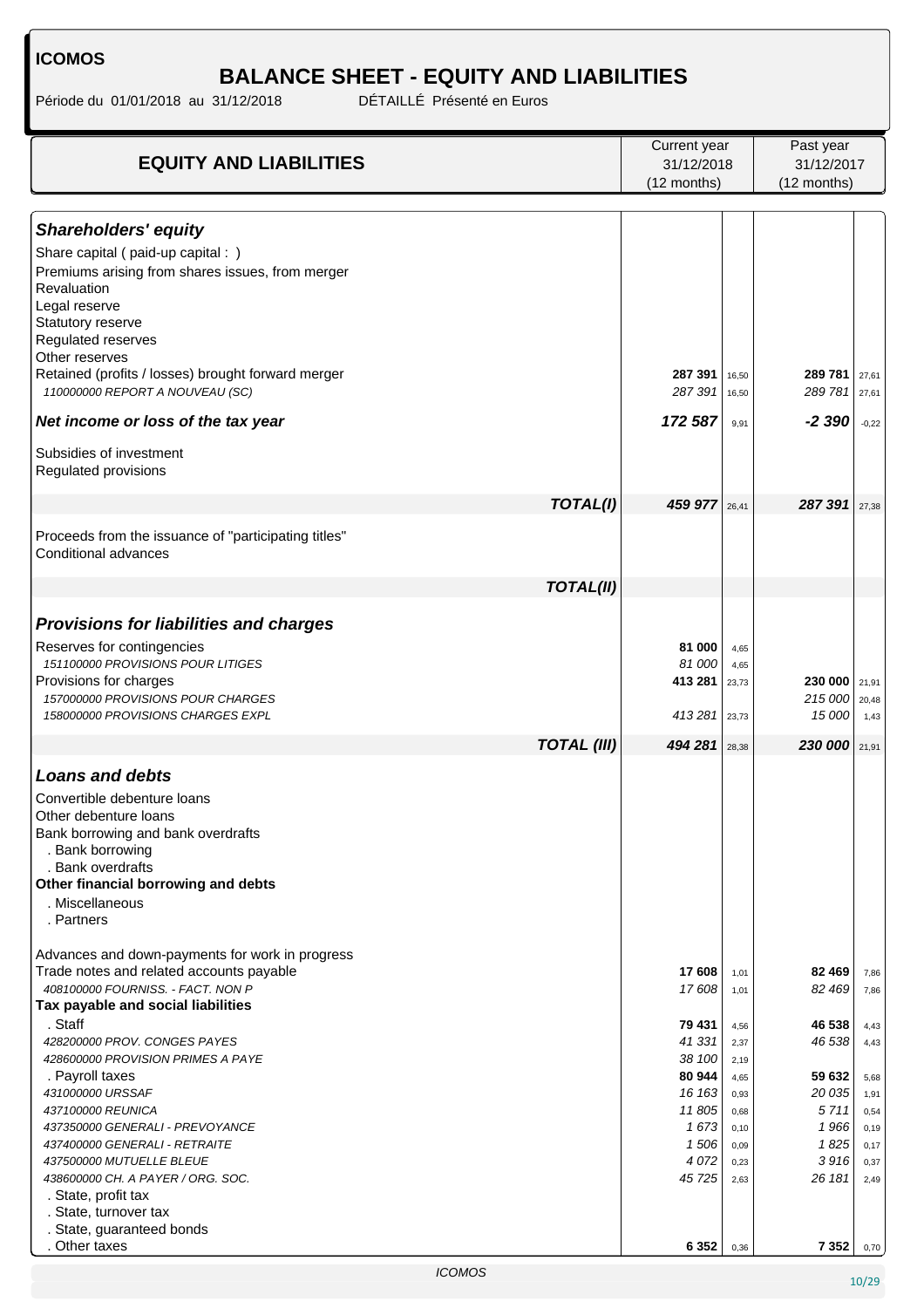# **BALANCE SHEET - EQUITY AND LIABILITIES**

Période du 01/01/2018 au 31/12/2018 DÉTAILLÉ Présenté en Euros

| <b>EQUITY AND LIABILITIES</b>                    |                                  | Current year     |       | Past year   |        |
|--------------------------------------------------|----------------------------------|------------------|-------|-------------|--------|
|                                                  |                                  | 31/12/2018       |       | 31/12/2017  |        |
|                                                  |                                  | (12 months)      |       | (12 months) |        |
| 447000000 TAXE SUR LES SALAIRES                  |                                  | 1211             | 0,07  | 4622        | 0,44   |
| 448600000 FORM. PROF. CONTINUE                   |                                  | 5 1 4 1          | 0,30  | 2 730       | 0,26   |
| Liabilities on fixed assets and related accounts |                                  |                  |       |             |        |
| Other debts                                      |                                  | 252788           | 14,51 | 196 656     | 18,74  |
| 419000000 COT. PAYS CREDITEURS                   |                                  | 56 358           | 3,24  | 32 998      | 3,14   |
| 467000200 AG ARGENTINE, Excursion URUGUA         |                                  | 960              | 0,06  |             |        |
| 467000300 Autriche - Litige Comit" Natio         |                                  | 1935             | 0,11  |             |        |
| 467200000 VICTORIA FALL'S FUND                   |                                  | 36 908           | 2,12  | 34 828      | 3,32   |
| 467300000 PATRIMOINE du 20é SIECLE-ISC20         |                                  | 1426             | 0.08  | 2 460       | 0,23   |
| 467300500 COMITE BOIS - IIWC                     |                                  | 957              | 0,05  | 957         | 0,09   |
| 467301000 PAYSAGES CULTURELS - IS                |                                  | 6473             | 0,37  | 5723        | 0,55   |
| 467301500 ART RUPESTRE - CAR                     |                                  | 1 107            | 0,06  | 1 107       | 0,11   |
| 467302000 PAT. CULTUREL IMMATERIE                |                                  | 464              | 0,03  | 464         | 0,04   |
| 467302500 INTERPRTATION & PRESENT                |                                  | 1783             | 0,10  | 36          | 0,00   |
| 467303000 PAT. BÂTI PARTAGE - SBH                |                                  | 1 600            | 0,09  | 1600        | 0, 15  |
| 467303500 ANAL.REST STRUCT PAT AR                |                                  | 1606             | 0,09  | 1606        | 0, 15  |
| 467304000 FORTIF. & PAT. MILITAIR                |                                  | 2688             | 0,15  | 2688        | 0,26   |
| 467304500 PATRIMOIN CULT SUBAQUAT                |                                  | 800              | 0,05  | 800         | 0,08   |
| 467305000 GESTION PAT. ARCHEOLOGI                |                                  | 4 4 4 2          | 0,26  | 3842        | 0,37   |
| 467305500 PREPARATION aux RISQUES - ICOR         |                                  | 1880             | 0,11  | 1880        | 0,18   |
| 467306000 VILLES et VILLAGES HIST. - CIV         |                                  | 4599             | 0,26  | 3999        | 0,38   |
| 467306500 PATRIMOINE RELIGIEUX -                 |                                  | 725              | 0.04  | 525         | 0,05   |
| 467307000 PAT. ARCHIT. DE TERRE -                |                                  | 3557             | 0,20  | 3 1 5 7     | 0,30   |
| 467307500 ARCHITECTURE VERNACULAI                |                                  | 1741             | 0,10  | 1541        | 0, 15  |
| 467308000 TOURISME CULTUREL - ICT                |                                  | 3 1 1 0          | 0,18  | 3238        | 0,31   |
| 467308500 ITINERAIRES CULTURELS -                |                                  | 1 000            | 0.06  | 600         | 0.06   |
| 467400000 COMITE PIERRE - ISCS                   |                                  | 10 151           | 0,58  | 10 151      | 0,97   |
| 467500000 DOCUMENTATION PATRIMOIN                |                                  | 25 092           | 1,44  | 22 572      | 2,15   |
| 467600000 COMPTE COMITE ISRAËL                   |                                  | 33 674           | 1,93  | 15 473      | 1,47   |
| 467700000 FONDS RAYMOND LEMAIRE                  |                                  | 14 3 24          | 0.82  | 13844       | 1,32   |
| 468600000 CHARGES A PAYER                        |                                  | 33 428           | 1,92  | 30 568      | 2,91   |
| Prepaid income                                   |                                  | 350 249          | 20.11 | 139 619     | 13,30  |
| 487200000 SUBVENTIONS PERCUES D'A                |                                  | 337 705          | 19,39 | 46 111      | 4,39   |
| 487300000 MISSIONS DE CONSEILS PE                |                                  | 12 544           | 0,72  | 93 508      | 8,91   |
|                                                  | <b>TOTAL(IV)</b>                 | 787 373          | 45,21 | 532 267     | 50,71  |
| Unrealized exchange gains                        | (V)                              |                  |       |             |        |
|                                                  |                                  |                  |       |             |        |
|                                                  | <b>TOTAL LIABILITIES (I à V)</b> | 1 741 631 100,00 |       | 1049658     | 100,00 |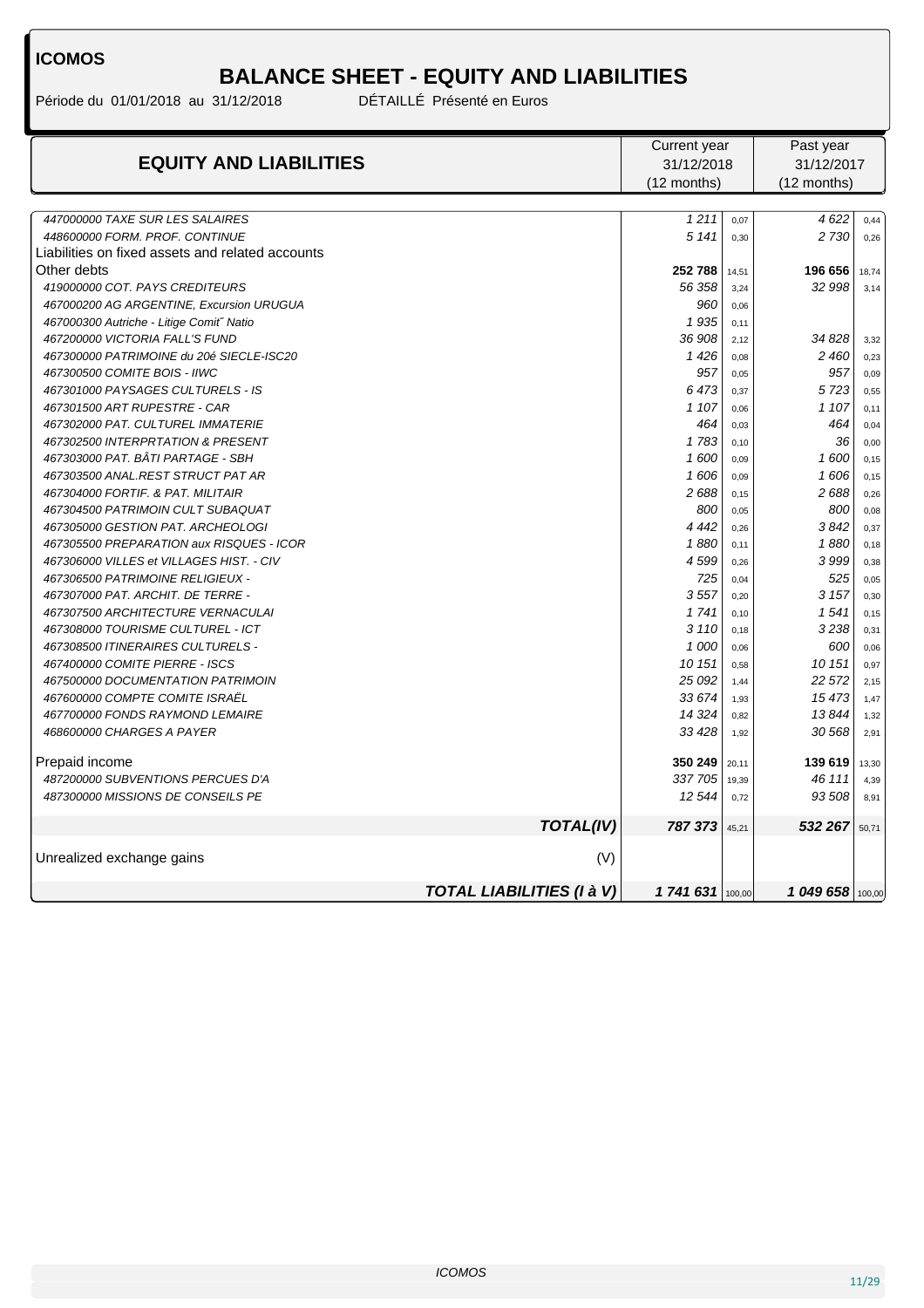# **INCOME STATEMENT**<br>DÉTAILLÉ Présenté en Euros

Période du 01/01/2018 au 31/12/2018

|                                                                                              |        |                               | Current year       |               | Past year          |                | Variation           |                      |
|----------------------------------------------------------------------------------------------|--------|-------------------------------|--------------------|---------------|--------------------|----------------|---------------------|----------------------|
| <b>INCOME STATEMENT</b>                                                                      |        | 31/12/2018                    |                    | 31/12/2017    |                    | absolute       | $\%$                |                      |
|                                                                                              |        |                               | (12 months)        |               | (12 months)        |                | (12/12)             |                      |
|                                                                                              | France | Export                        | Total              | $\%$          | Total              | $\%$           | Variation           | $\%$                 |
|                                                                                              |        |                               |                    |               |                    |                |                     |                      |
| Sales of goods                                                                               |        | 391                           | 391                | 0.03          | 1 1 7 7            | 0,11           | -786                | $-66,77$             |
| 707910000 VENTES PUBLICATIONS DOC                                                            |        | 391                           | 391                | 0,03          | 1 177              | 0,11           | $-786$              | $-66,77$             |
|                                                                                              |        |                               |                    |               |                    |                |                     |                      |
| Sales of manufactured goods                                                                  |        |                               |                    |               |                    |                |                     |                      |
| Sales of manufactured services                                                               |        | 1 425 925                     | 1425925            | 99,97         | 1 033 811          | 99,89          | 392 114             | 37,93                |
| 705910000 CONTRATS UNESCO                                                                    |        | 1 031 541                     | 1031541            | 72,32         | 876 668            | 84,70          | 154 873             | 17,67                |
| 705920000 AUTRES CONTRATS                                                                    |        | 162 707                       | 162 707            | 11,41         | 60 293             | 5,83           | 102 414             | 169,86               |
| 705930000 MISSIONS DE CONSEIL DIV                                                            |        | 226810<br>2 0 6 5             | 226810             | 15,90         | 87 589<br>7616     | 8,46           | 139 221             | 158,95               |
| 706900000 PRESTATIONS DE SERVICE<br>708900000 PROD. DES ACTIVITES ANN                        |        | 2 803                         | 2065<br>2803       | 0,14<br>0,20  | 1645               | 0,74<br>0,16   | $-5551$<br>1 1 5 8  | $-72,88$<br>70,40    |
|                                                                                              |        |                               |                    |               |                    |                |                     |                      |
| Net turnover                                                                                 |        | 1426316                       | 1426 316 100,00    |               | 1 034 988 100,00   |                | 391 328             | 37,81                |
|                                                                                              |        |                               |                    |               |                    |                |                     |                      |
| Stored production                                                                            |        |                               |                    |               |                    |                |                     |                      |
| Capitalized production                                                                       |        |                               |                    |               |                    |                |                     |                      |
| Operating subsidies<br>742000000 SUBVENTIONS GOUVERNEMEN                                     |        |                               | 183 145<br>94 0 29 | 12,84<br>6,59 | 219 978<br>135 487 | 21,25<br>13,09 | -36 833<br>$-41458$ | $-16,73$<br>$-30,59$ |
| 743200000 SUBVENTIONS AUTRES INST                                                            |        |                               | 81 187             | 5,69          | 7273               | 0,70           | 73914               | N/S                  |
| 743500000 SUBVENTIONS DIVERSES                                                               |        |                               | 6497               | 0,46          |                    |                | 6497                | N/S                  |
| 743600000 CROWDFUNDING CAMPAIGN A                                                            |        |                               | 1431               | 0,10          | 77218              | 7,46           | -75 787             | $-98,14$             |
| Recaptures on deprecations and reserves, expense transfer                                    |        |                               | 20790              | 1,46          | 114 110            | 11,03          | -93 320             | $-81,77$             |
| 781000000 REPRISES AMT. PROV. / E                                                            |        |                               |                    |               | 104 433            | 10,09          | $-104433$           | $-100,00$            |
| 781500000 RAP S/COT., SUBV. ET CO                                                            |        |                               | 20790              | 1,46          | 9677               | 0,93           | 11 113              | 114,84               |
| Other operating income                                                                       |        |                               | 470 015            | 32,95         | 432 429            | 41,78          | 37 586              | 8,69                 |
| 758000000 PDTS DIV. GESTION COURA<br>758027000 COT. COMITES NATIONAUX                        |        |                               | 31 600             | 2,22          | 5679<br>425 480    | 0,55<br>41,11  | 25 9 21<br>-425 480 | 456,44<br>$-100,00$  |
| 758028000 COT. COMITES NATIONAUX                                                             |        |                               | 431 280            | 30,24         |                    |                | 431 280             | N/S                  |
| 758150000 COT. INDIVIDUELLES 2016                                                            |        |                               |                    |               | 50                 | 0,00           | $-50$               | $-100,00$            |
| 758155000 COT. INDIVIDUELLES 2017                                                            |        |                               | 45                 | 0,00          | 1220               | 0,12           | $-1175$             | $-96,30$             |
| 758156000 COT. INDIVIDUELLES 2018                                                            |        |                               | 7090               | 0,50          |                    |                | 7090                | N/S                  |
|                                                                                              |        | <b>Total operating income</b> | 2 100 266          | 147,25        | 1801505            | 174,06         | 298 761             | 16,58                |
| Purchase of goods (including customs duties)                                                 |        |                               | 590                | 0,04          | 1 3 5 5            | 0,13           | $-765$              | $-56,45$             |
| 607000000 ACHAT MAT. INFORMATIQUE                                                            |        |                               | 590                | 0,04          | 1 3 5 5            | 0,13           | $-765$              | $-56,45$             |
| Variation on inventory (goods)                                                               |        |                               |                    |               |                    |                |                     |                      |
| Purchase of raw materials and other supplies (including customs duties)                      |        |                               |                    |               |                    |                |                     |                      |
| Variation in inventory (raw materials and supplies)<br>Other purchases and external expenses |        |                               | 832 665            | 58,38         | 889742             | 85,97          | -57 077             | $-6,41$              |
| 604100000 IMPRESSION                                                                         |        |                               | 22 372             | 1,57          | 12 200             | 1,18           | 10 172              | 83,38                |
| 604300000 PHOTOCOPIES - PHOTOS                                                               |        |                               | 4 2 8 1            | 0,30          | 9277               | 0,90           | -4 996              | $-53,84$             |
| 604500000 SUBV, AUX COM, INTERNAT                                                            |        |                               | 1500               | 0,11          | 6 3 6 4            | 0,61           | $-4864$             | $-76,42$             |
| 604600000 SUBV. AUX COM. NATIONAU                                                            |        |                               | $-328$             | $-0,01$       | 3 900              | 0,38           | $-4228$             | $-108,40$            |
| 604800000 MAINTENANCE MATERIELS D                                                            |        |                               | 25 300             | 1,77          | 27279              | 2,64           | $-1979$             | $-7,24$              |
| 605100000 ACHAT DE PETITS MATERIE                                                            |        |                               | 572                | 0,04          | 567                | 0,05           | 5                   | 0,88                 |
| 605200000 ACHAT DE PETIT MOBILIER<br>606300000 PRODUITS D'ENTRETIEN                          |        |                               | 1236               | 0,09          | 173<br>106         | 0,02<br>0,01   | 1063<br>$-106$      | 614,45<br>$-100,00$  |
| 606400000 FOURNITURES DE BUREAU                                                              |        |                               | 5700               | 0,40          | 7 1 8 6            | 0,69           | $-1486$             | $-20,67$             |
| 606800000 EPICERIE DIVERSE                                                                   |        |                               | 533                | 0,04          | 582                | 0,06           | $-49$               | $-8,41$              |
| 606900000 FOURNITURES DIVERSES                                                               |        |                               | 547                | 0,04          | 737                | 0,07           | $-190$              | $-25,77$             |
| 611000000 TRAVAUX SOUS-TRAITES SU                                                            |        |                               | 7083               | 0,50          | 23 182             | 2,24           | $-16099$            | $-69,44$             |
| 613200000 LOC. SALLES REUNIONS &                                                             |        |                               | 8 1 4 6            | 0,57          |                    |                | 8 1 4 6             | N/S                  |
| 613500000 LOCATION MATERIEL DE BU                                                            |        |                               | 4647               | 0,33          | 4 672              | 0,45           | $-25$               | $-0,53$              |
| 615200000 ENTRETIEN IMMEUBLE                                                                 |        |                               | 246                | 0,02          |                    |                | 246                 | N/S                  |
| 616110000 ASSURANCE IMMEUBLE<br>616120000 ASSURANCE PERSONNEL                                |        |                               | 3415<br>1 2 5 0    | 0,24<br>0,09  | 3261<br>198        | 0,32<br>0,02   | 154<br>1 0 5 2      | 4,72<br>531,31       |
| 616130000 ASSURANCE COMITE EXECUT                                                            |        |                               | 890                | 0,06          | 890                | 0,09           |                     | 0,00                 |
| 617000000 ETUDES ET RECHERCHES EX                                                            |        |                               | 7083               | 0,50          | 54 371             | 5,25           | -47 288             | $-86,96$             |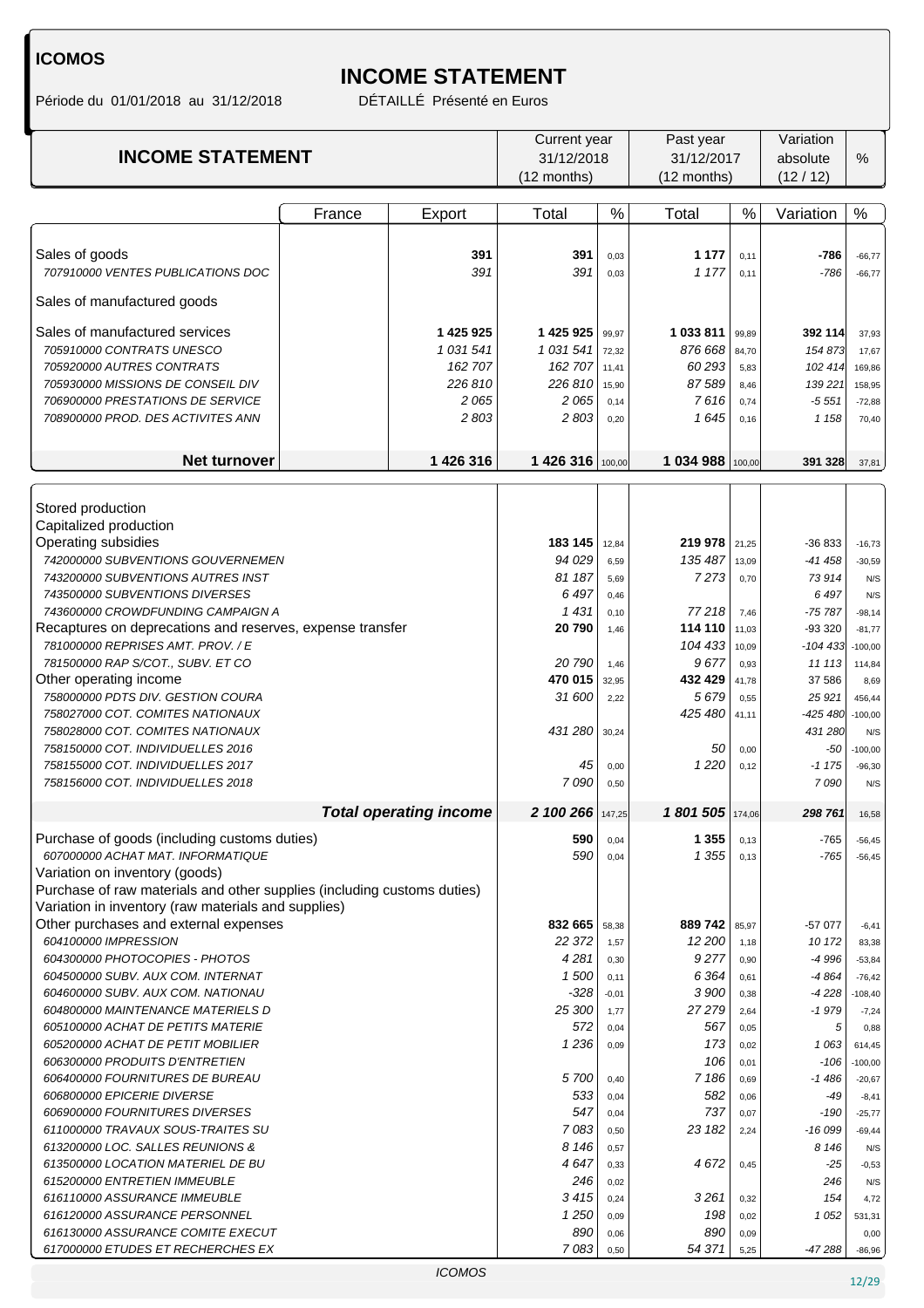Période du 01/01/2018 au 31/12/2018

# **INCOME STATEMENT**<br>DÉTAILLÉ Présenté en Euros

|                                      | Current year |         | Past year     |         | Variation |           |
|--------------------------------------|--------------|---------|---------------|---------|-----------|-----------|
| <b>INCOME STATEMENT (next)</b>       | 31/12/2018   |         | 31/12/2017    |         | absolute  | %         |
|                                      | (12 months)  |         | $(12$ months) |         | (12/12)   |           |
|                                      |              |         |               |         |           |           |
| 618000000 DIVERS / ACHAT DOC.        | 1817         | 0,13    | 809           | 0,08    | 1 008     | 124,60    |
| 621000000 PERSONNEL EXTERIEUR        | 100 794      | 7,07    | 100 794       | 9,74    |           | 0,00      |
| 622400000 SUBVENTIONS DIVERSES       | 1500         | 0,11    |               |         | 1500      | N/S       |
| 622601000 HON. TS EAU & PATRIMOIN    |              |         | -800          | $-0,07$ | 800       | $-100,00$ |
| 622603100 HON. LAKE OHRID 2016       |              |         | 16 377        | 1,58    | $-16377$  | $-100,00$ |
| 622603200 HON, LAKE OHRID 2017       | 5 3 6 6      | 0,38    | 7660          | 0,74    | $-2294$   | $-29,94$  |
| 622610000 HONORAIRES DIVERS          | 18 072       | 1,27    | 15 2 20       | 1,47    | 2 8 5 2   | 18,74     |
| 622620000 HONORAIRES / TRADUCTION    | 42 455       | 2,98    | 38797         | 3,75    | 3658      | 9,43      |
| 622630000 HONORAIRES CONSEILLERS     | 26 100       | 1,83    | 54 000        | 5,22    | -27 900   | $-51,66$  |
| 622637000 HON. NOTES ON NOMINATIO    | 3375         | 0,24    |               |         | 3 3 7 5   | N/S       |
| 622640000 HONORAIRES / EVALUATION    | 37 102       | 2,60    | 29 450        | 2,85    | 7652      | 25,98     |
| 622645000 HONORAIRES DIALOGUE        |              |         | 1600          | 0, 15   | $-1600$   | $-100,00$ |
| 622650000 HONORAIRES / AUTRES CON    | 41 553       | 2,91    | 6903          | 0,67    | 34 650    | 501,96    |
| 622660000 HONORAIRES / MONITORING    | 7700         | 0,54    | 13 340        | 1,29    | $-5640$   | $-42,27$  |
| 622665000 HONORAIRES SOCs / DRAFTING | 11 400       | 0,80    | 12 000        | 1,16    | -600      | $-4,99$   |
| 622665100 HONORAIRES SOCs / REVIEW   | 5 0 0 0      | 0,35    | 4 300         | 0,42    | 700       | 16,28     |
| 622667000 HONORAIRES OUV / PAT. M    | 2 580        | 0,18    | 2 2 4 0       | 0,22    | 340       | 15,18     |
| 622670000 HON. PANEL (ICOMOS) CPM    | 18200        | 1,28    | 16 400        | 1,58    | 1800      | 10,98     |
| 622680000 HON. ORGANES CONSULT. C    | 600          | 0,04    | 800           | 0,08    | $-200$    | $-24,99$  |
| 622690000 HON, REUNIONS COMITE CP    | 9800         | 0,69    | 7800          | 0,75    | 2 000     | 25,64     |
| 622691000 HON. SOC MEETINGS          | 1800         | 0,13    | 2 150         | 0,21    | $-350$    | $-16,27$  |
| 622696000 HON. TECHNICAL REVIEWS     | 25 100       | 1,76    | 22 400        | 2,16    | 2 700     | 12,05     |
| 622696200 HON. P R REACTIVE MONIT    | 2 6 5 0      | 0, 19   | 3 150         | 0,30    | $-500$    | $-15,86$  |
| 622696500 HON. PEER REVIEW MISS.     | 3000         | 0,21    |               |         | 3 000     | N/S       |
| 622697000 HON. INTERN. ASSIST. RE    | 6200         | 0,43    | 800           | 0,08    | 5 400     | 675,00    |
| 622698000 HON. REQUESTS MINOR MOD    | 2 2 4 0      | 0,16    | 4074          | 0,39    | $-1834$   | $-45,01$  |
| 622699000 HON. REFFERED BACK NOMI    | 3800         | 0,27    | 950           | 0,09    | 2 8 5 0   | 300,00    |
| 622699500 HON. ADVISORY MISSIONS     | 107 595      | 7,54    | 54 190        | 5,24    | 53 405    | 98,55     |
| 622700000 FRAIS D'ACTES ET CONTEN    | 5            | 0,00    |               |         | 5         | N/S       |
| 622810000 MECANOGRAPHIE              | 5976         | 0,42    | 6696          | 0,65    | -720      | $-10,74$  |
| 623800000 COT., DONS ET DIVERS       | 2053         | 0,14    | 1043          | 0,10    | 1010      | 96,84     |
| 624400000 COURSIER                   | 156          | 0,01    | 184           | 0,02    | -28       | $-15,21$  |
| 625103100 VOY. LAKE OHRID 2016       |              |         | 2 362         | 0,23    | $-2362$   | $-100,00$ |
| 625103200 VOY, LAKE OHRID 2017       | -138         | $-0,00$ | 2 084         | 0,20    | $-2222$   | $-106,61$ |
| 625110000 VOY. / EVALUATIONS WHC     | 10481        | 0,73    | 17545         | 1,70    | $-7064$   | $-40,25$  |
| 625110500 VOY, DIALOGUE              |              |         | 772           | 0,07    | -772      | $-100,00$ |
| 625111000 VOY. / MONITORING WHC      | 10615        | 0,74    | 13 181        | 1.27    | $-2566$   | $-19,46$  |
| 625120000 VOY. / AUTRES CONTRATS     | 26 587       | 1,86    | 8 540         | 0,83    | 18 047    | 211,32    |
| 625130000 VOY. DU PERSONNEL          | 2024         | 0,14    | 352           | 0,03    | 1672      | 475,00    |
| 625150000 VOY. DES OFFICIERS         |              |         | 202           | 0,02    | $-202$    | $-100,00$ |
| 625155000 VOY. DIVERS / INVITATIO    | 2 1 6 8      | 0,15    | 3259          | 0,31    | $-1091$   | $-33,47$  |
| 625160000 VOY. MISSIONS DIVERSES     |              |         | 56 634        | 5,47    | -56 634   | $-100,00$ |
| 625170000 VOY. PANEL (ICOMOS) CPM    | 5894         | 0,41    | 5 2 2 8       | 0,51    | 666       | 12,74     |
| 625180000 VOY. ORGANES CONSULT. C    | 2 3 8 2      | 0,17    | 700           | 0,07    | 1682      | 240,29    |
| 625190000 VOY. REUNIONS COMITE CP    | 9087         | 0,64    | 6 9 5 4       | 0,67    | 2 1 3 3   | 30,67     |
| 625191000 VOY. SOC MEETINGS          | 882          | 0,06    | 541           | 0,05    | 341       | 63,03     |
| 625199500 VOY, ADVISORY MISSIONS     | 17 550       | 1,23    | 13 552        | 1,31    | 3998      | 29,50     |
| 625200000 PETITS DEPLACEMENTS        | 158          | 0,01    | 153           | 0,01    | 5         | 3,27      |
| 625603100 P.DIEM LAKE OHRID 2016     |              |         | 1 2 8 3       | 0,12    | $-1283$   | $-100,00$ |
| 625603200 P.DIEM LAKE OHRID 2017     | -21          | 0,00    | 914           | 0,09    | $-935$    | $-102,29$ |
| 625610000 P.DIEM - FRAIS EVALUATI    | 3251         | 0,23    | 23 012        | 2,22    | $-19761$  | $-85,86$  |
| 625610500 P.DIEM DIALOGIE            |              |         | 289           | 0,03    | $-289$    | $-100,00$ |
| 625611000 P.DIEM - FRAIS MONITORI    | 6 3 9 0      | 0,45    | 10 062        | 0,97    | $-3672$   | $-36,48$  |
| 625620000 P.DIEM - FRAIS AUTRES C    | 31 253       | 2,19    | 3715          | 0,36    | 27 538    | 741,27    |
| 625630000 P.DIEM - PERSONNEL         | 6230         | 0,44    | 6 350         | 0,61    | $-120$    | $-1,88$   |
| 625651000 REMBT. FRAIS DU DIRECTE    | 965          | 0,07    | 109           | 0,01    | 856       | 785,32    |
| 625655000 REMBT. FRAIS DIVERS / I    | 950          | 0,07    |               |         | 950       | N/S       |
| 625660000 REMBT. FRAIS MISSIONS D    | 488          | 0,03    | 29 356        | 2,84    | -28 868   | $-98,33$  |
| 625670000 P.DIEM - PANEL (ICOMOS)    | 20810        | 1,46    | 19 316        | 1,87    | 1494      | 7,73      |
| 625680000 P.DIEM - ORGANES CONSUL    | 2 2 6 2      | 0,16    | 1 308         | 0,13    | 954       | 72,94     |
| 625690000 P.DIEM - REUNIONS COMIT    | 13775        | 0,97    | 10863         | 1,05    | 2912      | 26,81     |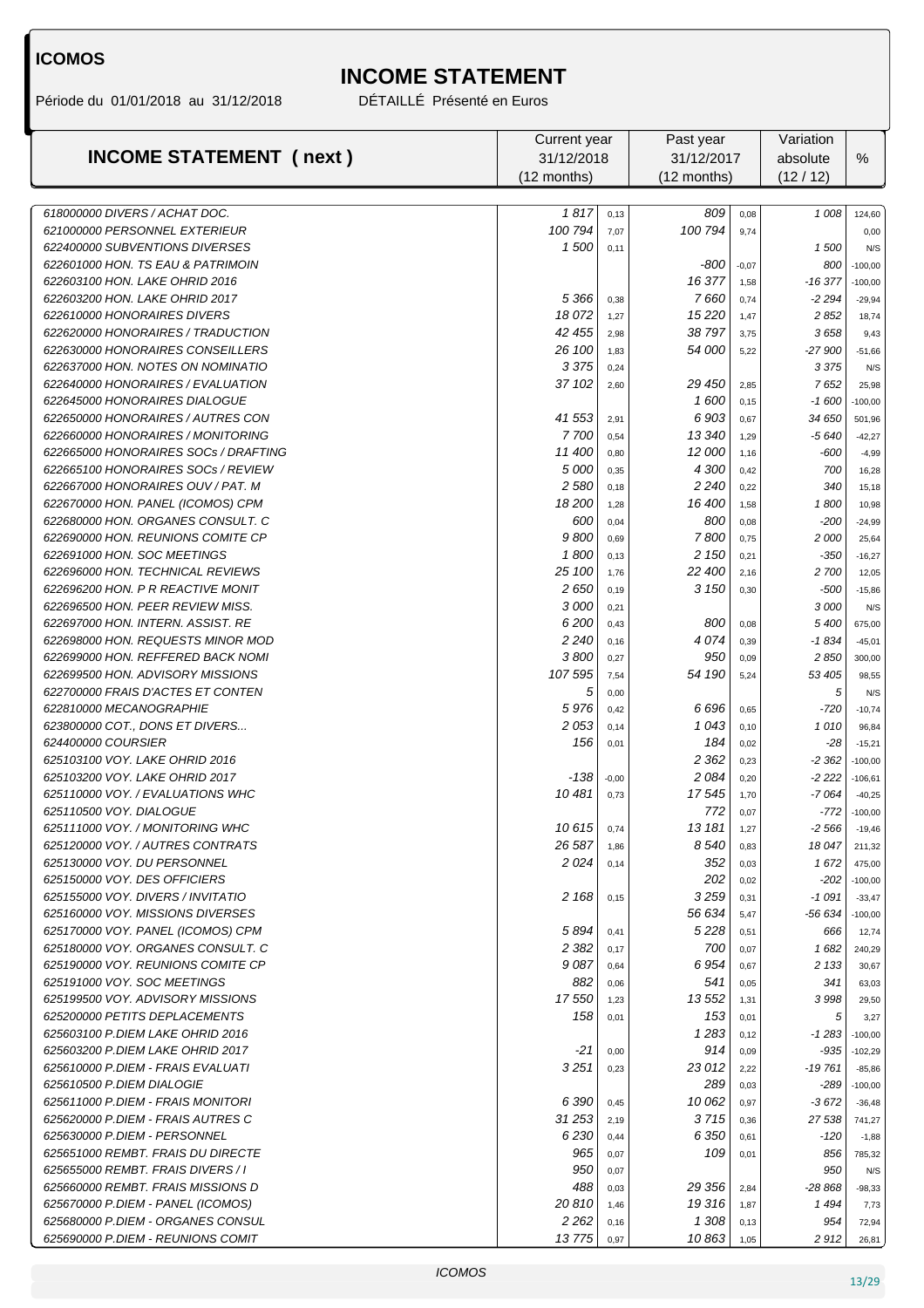Période du 01/01/2018 au 31/12/2018

# **INCOME STATEMENT**<br>DÉTAILLÉ Présenté en Euros

|                                                                      | Current year    |              | Past year      |              | Variation           |                      |
|----------------------------------------------------------------------|-----------------|--------------|----------------|--------------|---------------------|----------------------|
| <b>INCOME STATEMENT (next)</b>                                       | 31/12/2018      |              | 31/12/2017     |              | absolute            | %                    |
|                                                                      | $(12$ months)   |              | (12 months)    |              | (12/12)             |                      |
|                                                                      |                 |              |                |              |                     |                      |
| 625691000 P.DIEM SOC MEETINGS<br>625699500 PER DIEM ADVISORY MISSI   | 1 360<br>12 424 | 0,10         | 1036<br>2 900  | 0,10         | 324<br>9524         | 31,27                |
| 625710000 FRAIS DE RECEPTION                                         | 7989            | 0,87         | 3219           | 0,28<br>0,31 | 4770                | 328,41               |
| 625720000 ORGANISATION DE REUNION                                    | 15927           | 0,56<br>1,12 | 34 2 70        | 3,31         | $-18343$            | 148,18<br>$-53,51$   |
| 626100000 POSTE                                                      | 7638            | 0,54         | 7 1 5 6        | 0,69         | 482                 | 6,74                 |
| 626300000 TELEPHONE - FAX                                            | 12 12 1         | 0,85         | 15 366         | 1,48         | $-3245$             | $-21,11$             |
| 627000000 SERVICES BANCAIRES                                         | 11614           | 0,81         | 8208           | 0,79         | 3 4 0 6             | 41,50                |
| 628000000 DIVERS / COTISATIONS                                       | 1085            | 0,08         | 678            | 0,07         | 407                 | 60,03                |
| Taxes and assimilated payments                                       | 26 935          | 1,89         | 28 270         | 2,73         | $-1335$             | $-4,71$              |
| 631100000 TAXE SUR LES SALAIRES                                      | 24 5 24         | 1,72         | 25 540         | 2,47         | $-1016$             | $-3,97$              |
| 633300000 FORMATION PROF. CONTINU                                    | 2411            | 0,17         | 2 7 30         | 0,26         | $-319$              | $-11,67$             |
| Salaries and wages expenses                                          | 498 330         | 34,94        | 434 005        | 41,93        | 64 325              | 14,82                |
| 641000000 REMUNERATION DU PERSONN                                    | 383703          | 26,90        | 403 404        | 38,98        | $-19701$            | $-4,87$              |
| 641200400 REMUNERATIONS STAGIAIRE                                    | 17758           | 1,25         | 11 522         | 1,11         | 6236                | 54,12                |
| 641208000 CONGES PAYES                                               | 4 1 3 4         | 0,29         | $-7057$        | $-0,67$      | 11 191              | 158,58               |
| 641300000 INDEMNITES TRANSACTIONN                                    | 31291           | 2,19         | 1778           | 0,17         | 29513               | N/S                  |
| 641400000 TRANSPT, MENSUEL PERSON                                    | 4888            | 0,34         | 5 1 7 2        | 0,50         | $-284$              | $-5,48$              |
| 641500000 PRIMES                                                     | 56 555          | 3,97         | 19 186         | 1,85         | 37 369              | 194,77               |
| Social security expenses                                             | 201 930         | 14,16        | 175 505        | 16,96        | 26 4 25             | 15,06                |
| 645100000 URSSAF                                                     | 151 555         | 10,63        | 131824         | 12,74        | 19731               | 14,97                |
| 645300000 REUNICA                                                    | 30218           | 2,12         | 31 063         | 3,00         | -845                | $-2,71$              |
| 645320000 GENERALI RETRAITE                                          | 3400            | 0,24         | 3466           | 0,33         | -66                 | $-1,89$              |
| 645350000 GENERALI PREVOYANCE (Agirc)                                | 7299            | 0,51         | 7096           | 0,69         | 203                 | 2,86                 |
| 645500000 MUTUELLE BLEUE                                             | 10410           | 0,73         | 9783           | 0,95         | 627                 | 6,41                 |
| 645808000 CH. / CONGES PAYES                                         | $-2356$         | $-0,16$      | -9 166         | $-0,88$      | 6810                | 74,30                |
| 647500000 MEDECINE DU TRAVAIL                                        | 1 403           | 0,10         | 1 439          | 0,14         | -36                 | $-2,49$              |
| Operating allowances on fixed assets : depreciation allowances       | 91 435          | 6,41         | 79 585         | 7,69         | 11 850              | 14,89                |
| 681120000 D.A.P. AMORTISSEMENTS<br>681200000 D.A.P. CHARGES EXPLOITA | 6435<br>85 000  | 0,45<br>5,96 | 4585<br>75 000 | 0,44<br>7,25 | 1850<br>10 000      | 40,35<br>13,33       |
| Operating allowances on fixed assets : reserve allowances            |                 |              |                |              |                     |                      |
| Operating allowances on current assets : reserve allowances          |                 |              |                |              |                     |                      |
| Operating allowances for contingencies : reserve allowances          | 334 356         | 23,44        | 5790           | 0,56         | 328 566             | N/S                  |
| 681500000 PROV. S/COTISATIONS NO                                     | 6075            | 0,43         | 5790           | 0,56         | 285                 | 4,92                 |
| 681580000 DAP CHARGES EXPLOIT. (Cont & S                             | 328 281         | 23,02        |                |              | 328 281             | N/S                  |
| Other expenses                                                       | 83 454          | 5,85         | 158 384        | 15,30        | -74 930             | $-47,30$             |
| 654100000 CONTRATS IRRECOUVRABLES                                    | 81 676          | 5,73         | 152 772        | 14,76        | -71 096             | $-46,53$             |
| 654200000 COTISATIONS IRRECOUVRAB                                    | 1755            | 0,12         | 5 397          | 0.52         | $-3642$             | $-67,47$             |
| 658000000 CHARGES DIV. GESTION CO                                    | 23              | 0,00         | 215            | 0,02         | $-192$              | $-89,29$             |
| <b>Total operating expenses</b>                                      | 2 069 695       | 145,11       | 1772 635       | 171,27       | 297 060             | 16,76                |
|                                                                      |                 |              |                |              |                     |                      |
| <b>OPERATING RESULT</b>                                              | 30 571          | 2,14         | 28 870         | 2,79         | 1701                | 5,89                 |
| Attributed income or transfered loss                                 |                 |              |                |              |                     |                      |
| Suffered loss or transfered profit                                   |                 |              |                |              |                     |                      |
| Financial income from interest ownership                             | 1 5 9 4         | 0,11         | 173            | 0,02         | 1 4 2 1             | 821,39               |
| 761500000 PRODUITS FINANCIERS                                        | 1594            | 0,11         | 173            | 0,02         | 1 421               | 821,39               |
| Other holdings and capitalized receivables                           |                 |              |                |              |                     |                      |
| Other interest and assimilated income                                | 643             | 0,05         | 638            | 0,06         | 5                   | 0,78                 |
| 768000000 INTERETS BANCAIRES                                         | 643             | 0,05         | 638            | 0,06         | 5                   | 0,78                 |
| Recaptures on provisions and expense transfer                        |                 |              |                |              |                     |                      |
| Profits on foreign exchange                                          | 13447           | 0,94         | 5              | 0,00         | 13 4 42             | N/S                  |
| 766000000 GAINS DE CHANGE                                            | 13 4 47         | 0,94         | 5              | 0,00         | 13 4 42             | N/S                  |
| Net gains on sales of portfolio securities                           |                 |              |                |              |                     |                      |
| <b>Total financial income</b>                                        | 15 683          | 1,10         | 815            | 0,08         | 14 868              | N/S                  |
|                                                                      |                 |              |                |              |                     |                      |
| Financial allowances for depreciations and provisions                |                 |              |                |              |                     |                      |
| Interests and assimilated expenses<br>661500000 FRAIS FINANCIERS     | 948<br>948      | 0,07         | 3 000<br>3 000 | 0,29         | $-2052$             | $-68,39$             |
| Loss on foreign exchange                                             | 6720            | 0,07<br>0,47 | 29 215         | 0,29<br>2,82 | $-2052$<br>$-22495$ | $-68,39$<br>$-76,99$ |
| 666000000 PERTES DE CHANGE                                           | 6720            | 0,47         | 29 2 15        | 2,82         | -22 495             | $-76,99$             |
|                                                                      |                 |              |                |              |                     |                      |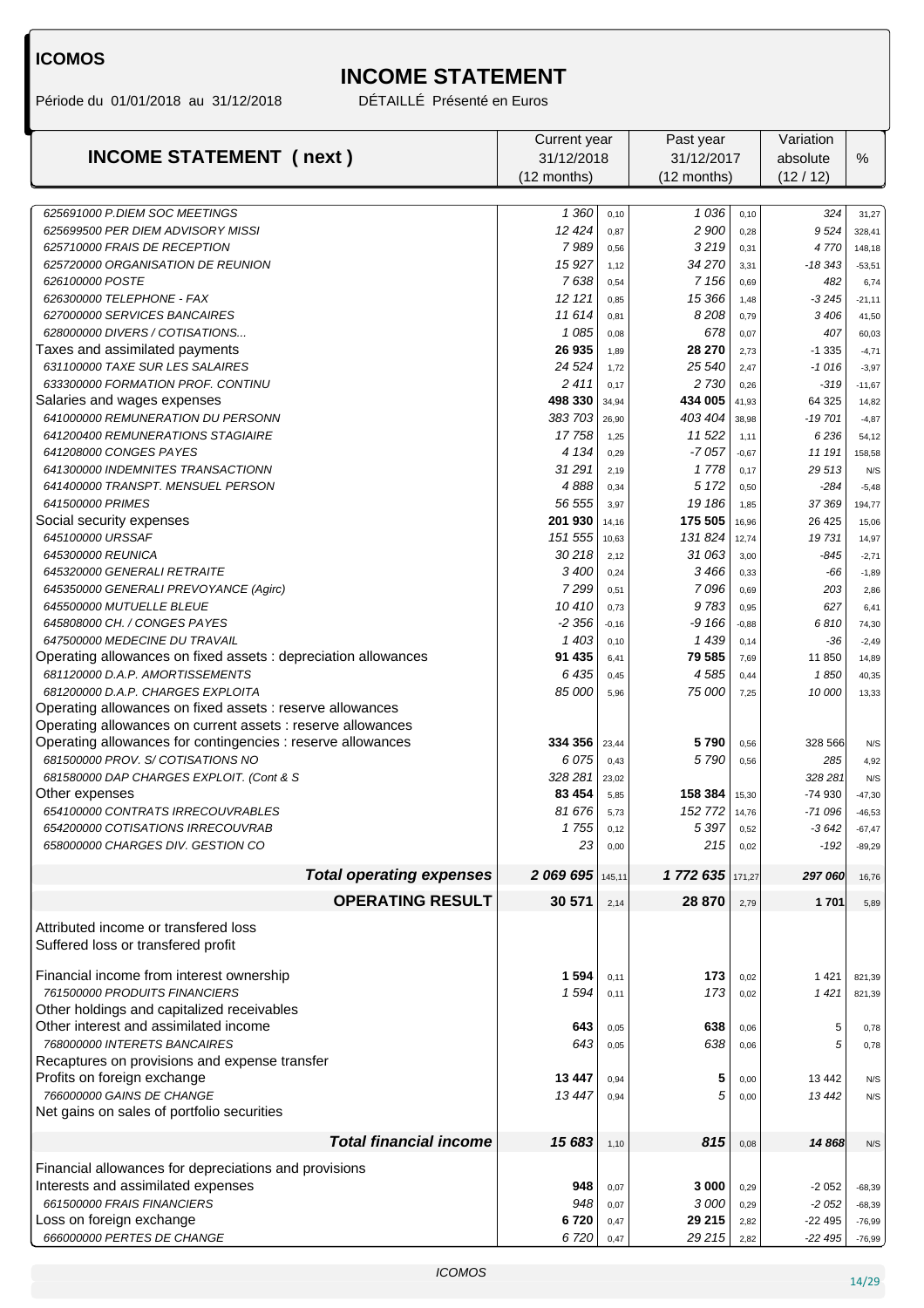Période du 01/01/2018 au 31/12/2018

# **INCOME STATEMENT**<br>DÉTAILLÉ Présenté en Euros

|                                                                  | Current year     |        | Past year      |         | Variation |           |
|------------------------------------------------------------------|------------------|--------|----------------|---------|-----------|-----------|
| <b>INCOME STATEMENT (next)</b>                                   | 31/12/2018       |        | 31/12/2017     |         | absolute  | %         |
|                                                                  | (12 months)      |        | (12 months)    |         | (12/12)   |           |
|                                                                  |                  |        |                |         |           |           |
| Net loss on sales of portfolio securities                        |                  |        |                |         |           |           |
| <b>Total financial expenses</b>                                  | 7668             | 0,54   | 32 215         | 3,11    | $-24547$  | $-76,19$  |
| <b>FINANCIAL RESULT</b>                                          | 8 0 1 5          | 0,56   | $-31400$       | $-3,02$ | 39 415    | 125,53    |
|                                                                  |                  |        |                |         |           |           |
| Ordinary result before tax                                       | 38 587           | 2,71   | $-2530$        | $-0,23$ | 41 117    | N/S       |
| Extraordinary operating gains                                    |                  |        | 140            | 0,01    | $-140$    | $-100,00$ |
| 772000000 PROFITS / EX. ANTERIEUR<br>Extraordinary capital gains |                  |        | 140            | 0,01    | $-140$    | $-100,00$ |
| Recaptures on reserves and expense transfers                     | 215 000          | 15,07  |                |         | 215 000   | N/S       |
| 787500000 REPRISES DE PROVISIONS                                 | 215 000          | 15,07  |                |         | 215 000   | N/S       |
| <b>Total extraordinary income</b>                                | 215 000          | 15,07  | 140            | 0,01    | 214 860   | N/S       |
| Extraordinary operating losses<br>Extraordinary capital losses   |                  |        |                |         |           |           |
| Depreciation and reserve extraordinary allowances                | 81 000           | 5,68   |                |         | 81 000    | N/S       |
| 687500000 DOTATIONS PROVISIONS EX                                | 81 000           | 5,68   |                |         | 81 000    | N/S       |
| <b>Total extraordinary expenses</b>                              | 81 000           | 5.68   |                |         | 81 000    | N/S       |
| <b>EXTRAORDINARY RESULT</b>                                      | 134 000          | 9,39   | 140            | 0,01    | 133 860   | N/S       |
| Profit sharing scheme<br>Income tax                              |                  |        |                |         |           |           |
| <b>Total Income</b>                                              | 2 330 949        | 163,42 | 1802 460       | 174,15  | 528 489   | 29,32     |
| <b>Total expenses</b>                                            | 2 158 363 151,32 |        | 1804850 174,38 |         | 353 513   | 19,59     |
| <b>NET RESULT</b>                                                | 172 587          | 12,10  | $-2390$        | $-0.22$ | 174 977   | N/S       |
|                                                                  | Profit           |        | Loss           |         |           |           |
|                                                                  |                  |        |                |         |           |           |
| Including leasing of furnitures                                  |                  |        |                |         |           |           |
| Including leasing of real estate                                 |                  |        |                |         |           |           |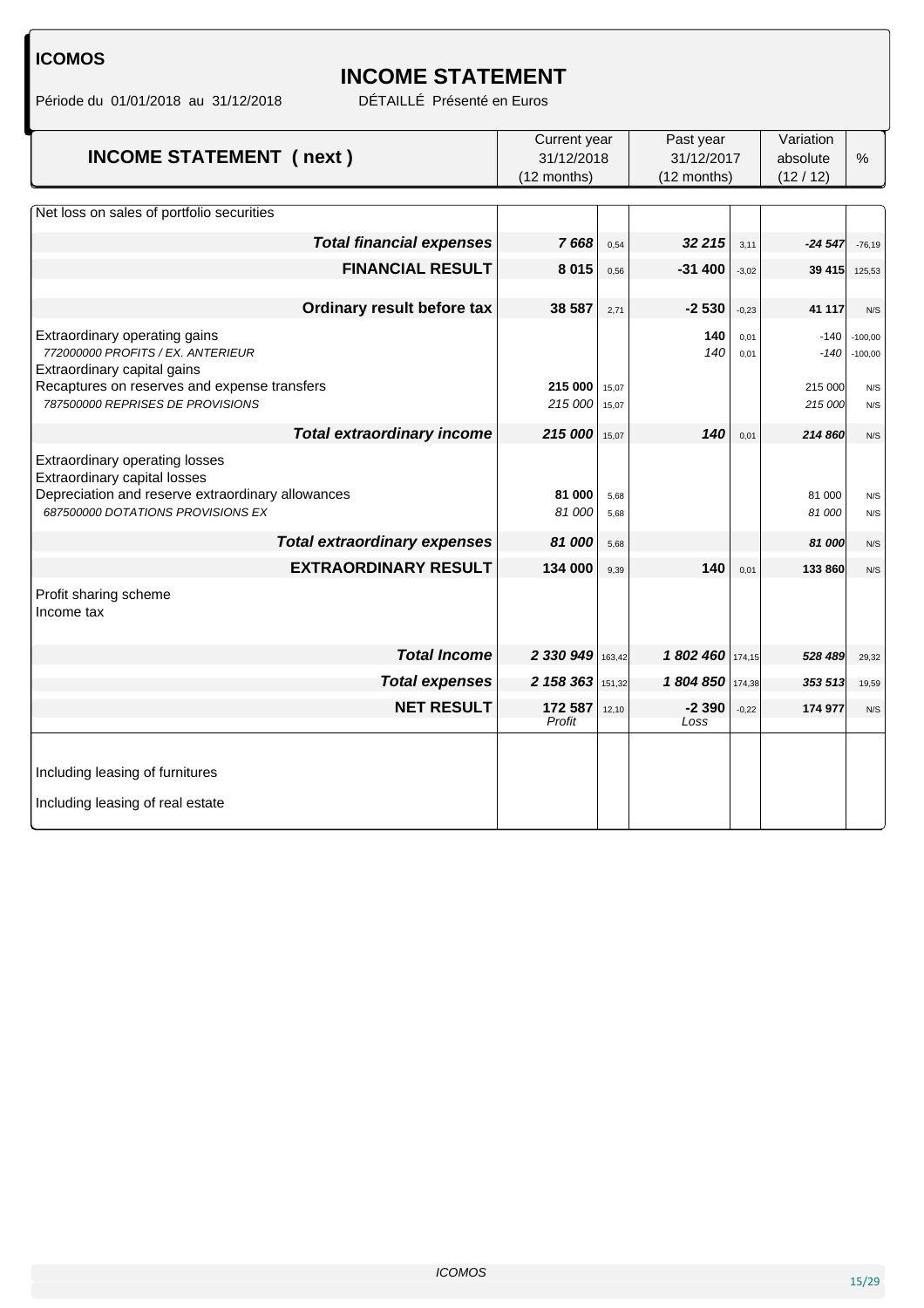# Annexes 31/12/2018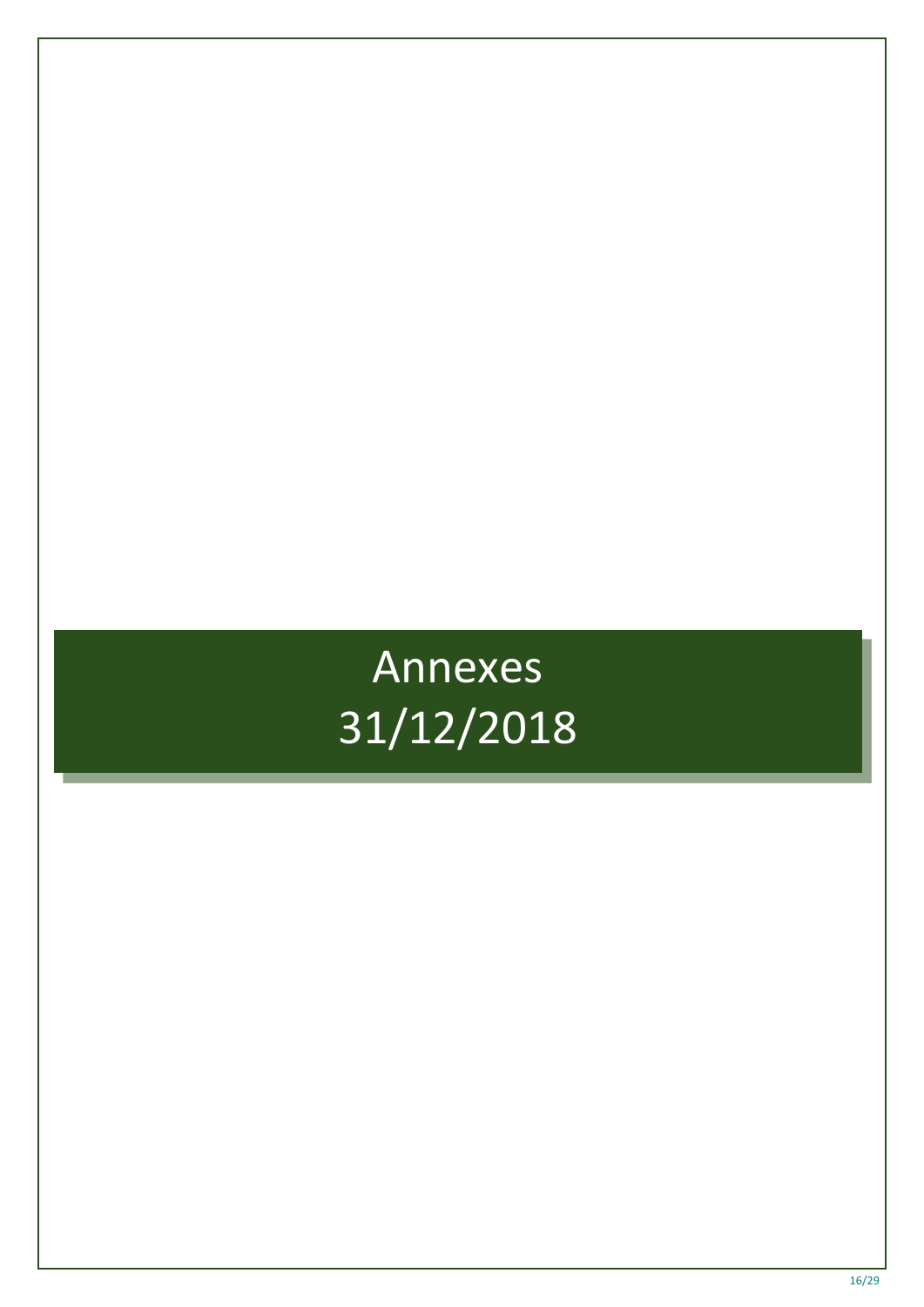#### To the annual accounts presented in Euros

Period from 01/01/2018 to 31/12/2018

#### **PREAMBLE**

The financial year ended 31/12/2018 has a duration of 12 months.

The previous financial year ended 31/12/2017 had a duration of 12 months.

The balance sheet total for the year before appropriation of the result is 1,741,630.99 euros.

The net accounting result is a surplus of 172,586.53 euros.

The following information is an integral part of the annual accounts which were drawn up on 21/02/2019 by the managers

#### **1. SIGNIFICANT EVENTS AND FACTS CHARACTERISTICS OF THE EXERCISE**

The significant facts of the exercise are as follows:

- - The provision made from 2014 to 2017 to cover the occupancy load of the premises became irrelevant for the year following the drafting of a lease applicable from 01/01/2018, not providing for a recall prior art. The provision reversal of 215,000 euros was recorded as exceptional income.
- Social Litigation: a dismissal was contested by the staff concerned; a prudhommal dispute has opened. The risk of 81,000 euros has been fully provisioned.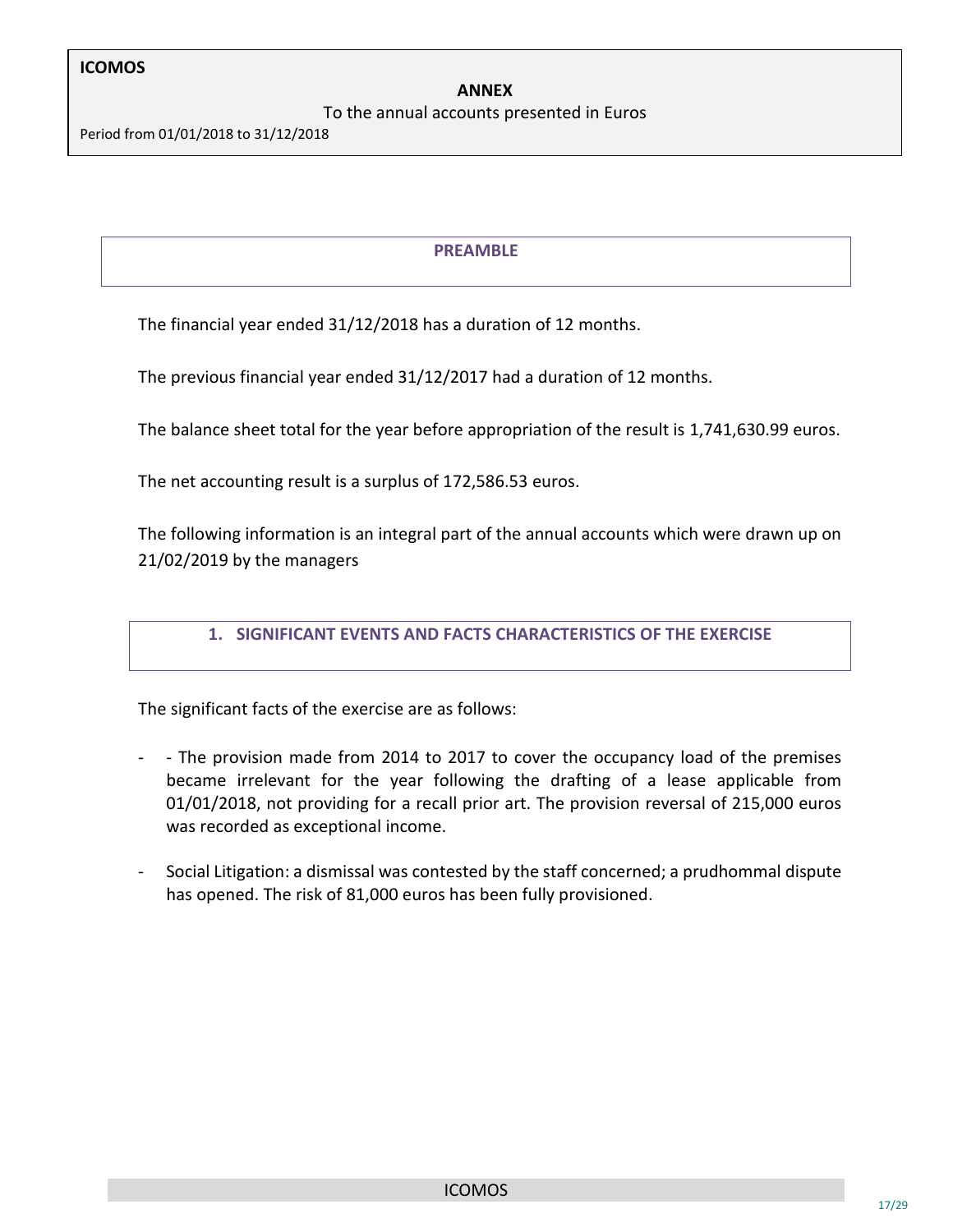To the annual accounts presented in Euros

Period from 01/01/2018 to 31/12/2018

#### **2. ACCOUNTING PRINCIPLES, RULES AND METHODS**

#### **2-1 GENERAL METHOD**

The annual accounts have been prepared and presented in accordance with the principles set out in the 1999 General Accounting Plan, the requirements of the French Commercial Code and Regulation No. 99-01 on the procedures for preparing the annual accounts of associations and foundations, and n ° 99-03 concerning the rewriting of the general chart of accounts, as stated by the French Accounting Regulations Committee.

The general accounting conventions have been applied, in accordance with the principle of prudence, in accordance with the basic assumptions:

- continuity of operation,
- permanence of accounting methods from one year to another,
- independence of exercises,

And in accordance with the general rules for drawing up and presenting the annual accounts.

The valuation of the assets was done by reference to the historical cost method.

Only significant information is expressed. Unless otherwise stated, the amounts are expressed in Euros.

#### **2.2. MAIN METHODS OF EVALUATION AND PRESENTATION**

The main methods used are:

#### **2.2.1 Evaluation of intangible and tangible fixed assets:**

Tangible fixed assets are valued at their acquisition or production cost, taking into account the costs necessary to put them into use, and after deduction of commercial discounts, rebates, settlement discounts obtained.

Interest on debt specific to the production of capital assets is not included in the cost of producing these fixed assets.

ICOMOS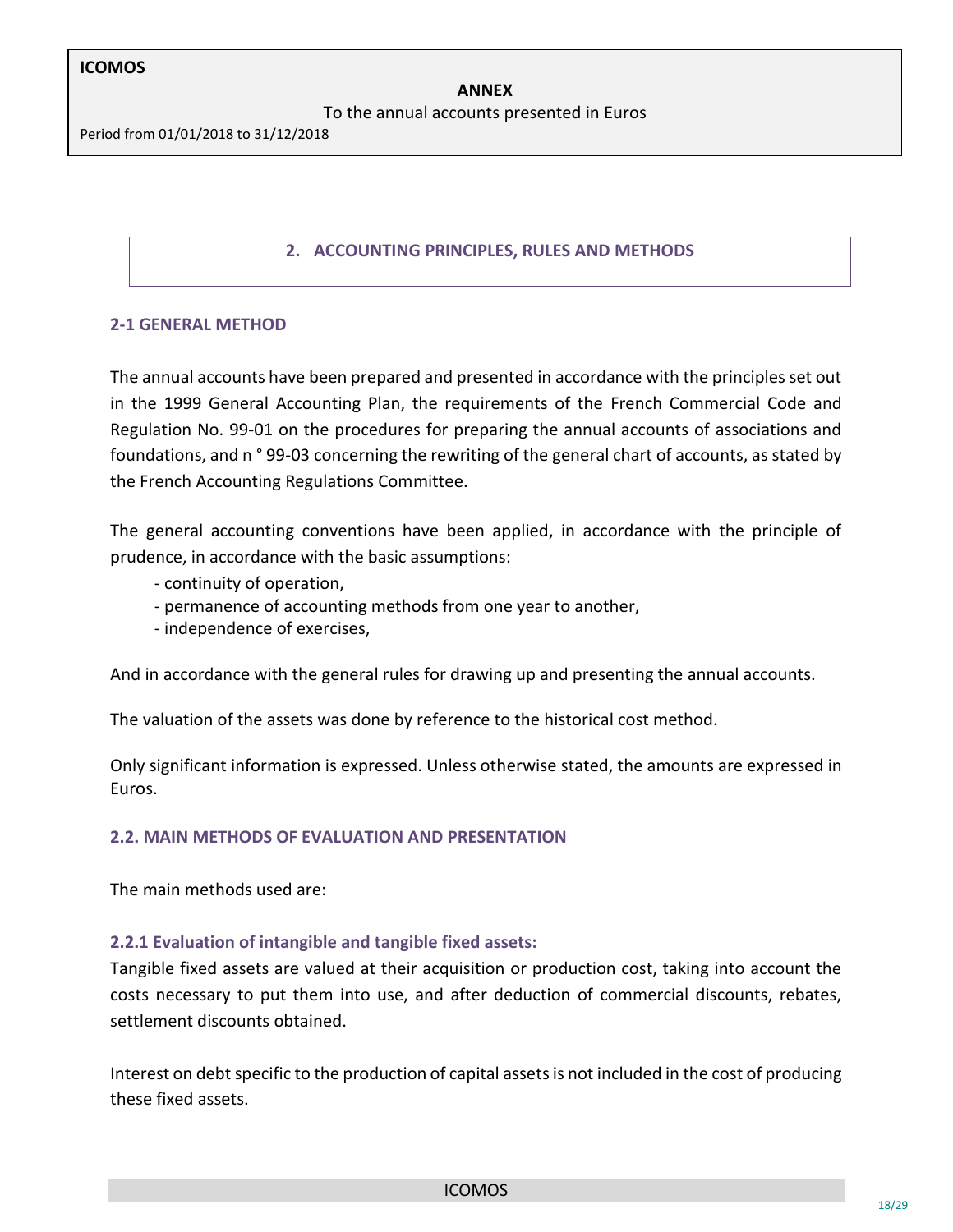To the annual accounts presented in Euros

Period from 01/01/2018 to 31/12/2018

The acquisition costs of fixed assets, namely transfer duties, fees, commissions and legal expenses are incorporated (or are directly recognized as expenses) in the acquisition or production cost of these fixed assets.

#### **2.2.2 Depreciation and impairment of assets:**

After their entry, the assets are depreciated and / or depreciated.

Assets the use of which is determinable by the entity are depreciated by the consumption of expected economic benefits of the asset.

For all assets, it is valued at the end of the financial year if there is an external or internal indication of impairment that shows that an asset may have lost substantially its value. If the present value of a fixed asset falls below its net book value, it is written down to present value through impairment.

The depreciation period chosen for simplification is the duration of use for non-decomposable goods.

Depreciation is calculated over the actual period of use.

#### **2.2.3 Claims:**

Accounts receivable, including trade receivables, are valued at their nominal value. Trade receivables are subject, where applicable, to a provision calculated on the basis of the risk of nonrecovery.

#### **2.2.4 Provisions for risks and charges :**

Provisions for contingencies and charges are established as soon as an asset has a negative economic value to the entity, which results in an obligation to a third party that is likely or certain to cause outflow of resources for the benefit of this third party, with no at least equivalent compensation expected from it.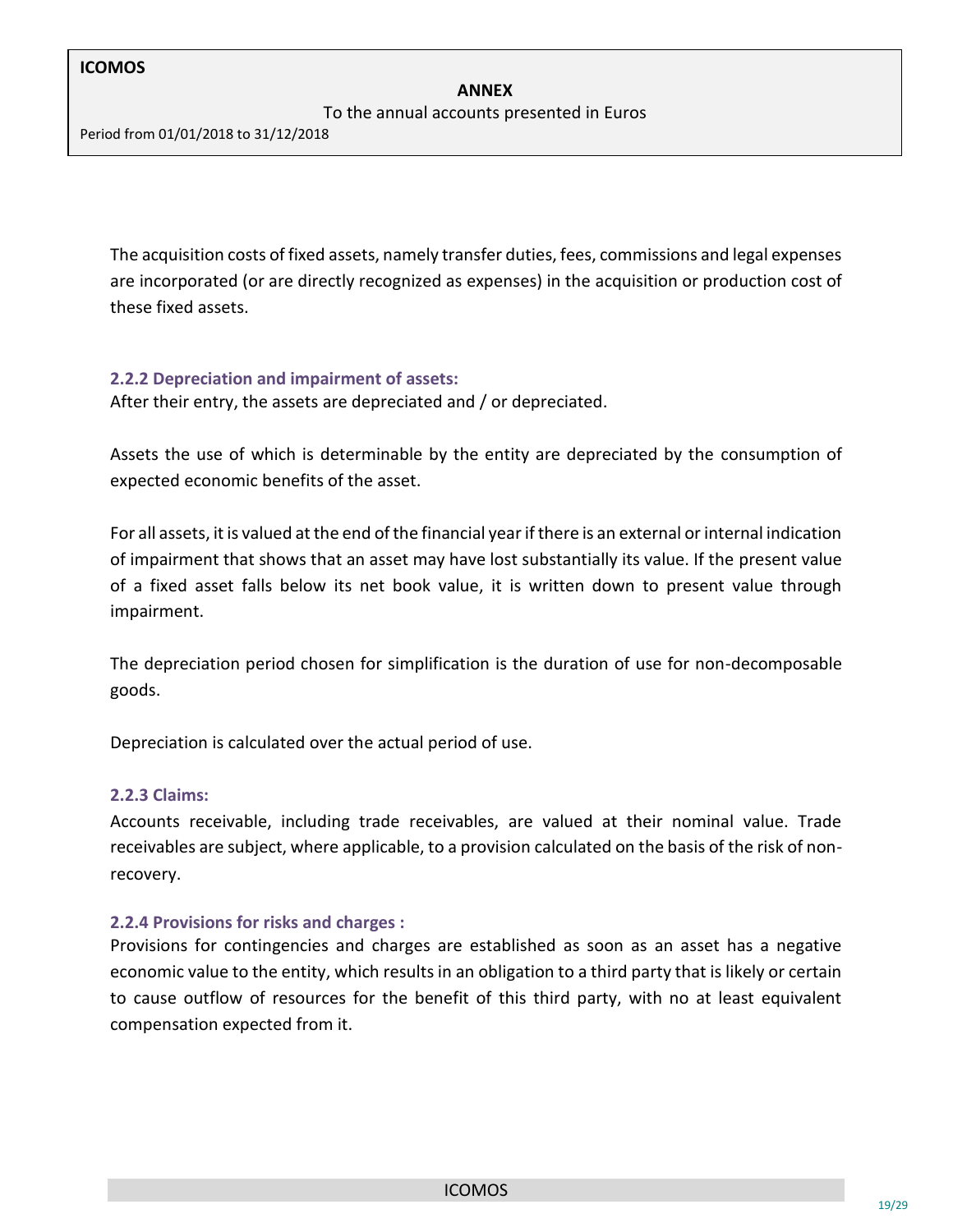To the annual accounts presented in Euros

Period from 01/01/2018 to 31/12/2018

#### **2.2.5 End-of-career benefits:**

In France, end-of-career benefits are only payable if the employee is present in the entity when he or she retires. In the case of a departure before that date, he will not receive these allowances. They are determined by applying to the calculation of the legal or contractual indemnity a method taking into account projected end-of-career salaries, staff turnover rate, life expectancy and discounting assumptions for the foreseeable payments. Commitments for retirement benefits were estimated at 40,917 euros including expenses at 31/12/2018.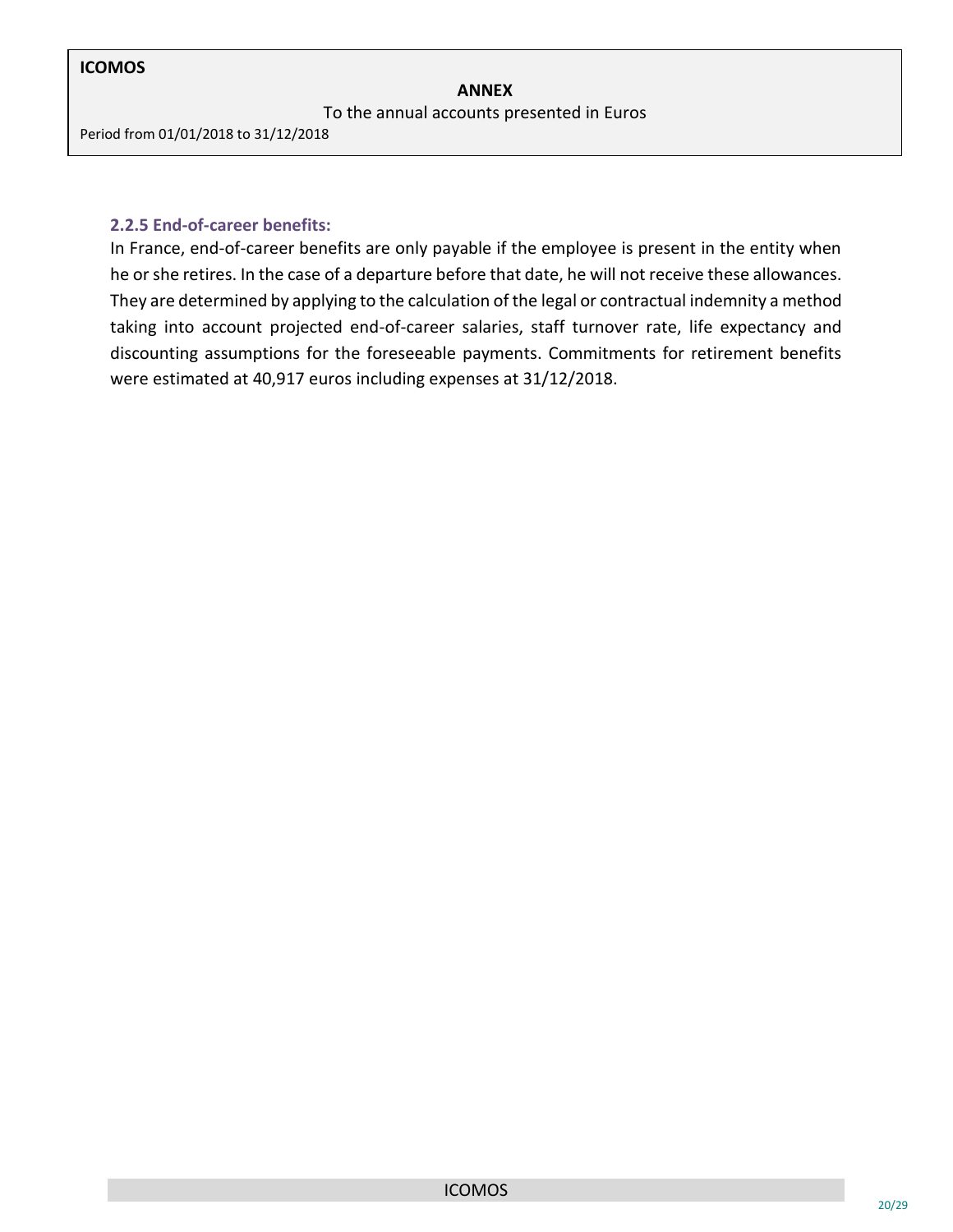#### **ANNEX**

To the annual accounts presented in Euros

Period from 01/01/2018 to 31/12/2018

#### 3. **NOTES ON THE ACTIVE BALANCE SHEET**

#### **3.1 Assets**

| <b>Immobilized asset</b>                                                     | At the<br>opening | <b>Increase</b> | <b>Decrease</b> | At the closing |
|------------------------------------------------------------------------------|-------------------|-----------------|-----------------|----------------|
| Intangible assets<br>Property, plant and equipment<br>Financial fixed assets | 48 521            | 9 6 0 4         | 32 964          | 25 161         |
| TOTAL                                                                        | 48 521            | 9 6 0 4         | 32 964          | 25 161         |

#### **3.2 Depreciation**

| <b>Depreciable fixed assets</b>               | At the<br>opening | Increase | <b>Decrease</b> | At the<br>closing |
|-----------------------------------------------|-------------------|----------|-----------------|-------------------|
| Establishment, research and development costs |                   |          |                 |                   |
| <b>TOTAL I</b>                                |                   |          |                 |                   |
| Other intangible assets                       |                   |          |                 |                   |
| TOTAL II                                      |                   |          |                 |                   |
| Grounds                                       |                   |          |                 |                   |
| <b>Buildings</b>                              |                   |          |                 |                   |
| on own ground                                 |                   |          |                 |                   |
| on the floor of others                        |                   |          |                 |                   |
| General installations, fixtures               |                   |          |                 |                   |
| Technical installations, equipment, tools     |                   |          |                 |                   |
| Other tangible fixed assets                   |                   |          |                 |                   |
| General installations, fixtures divers        |                   |          |                 |                   |
| Transportation equipment                      |                   |          |                 |                   |
| Office and computer equipment                 | 39 287            | 6435     | 32 964          | 12 758            |
| Recoverable packaging and various             |                   |          |                 |                   |
| <b>TOTAL III</b>                              | 39 287            | 6435     | 32 964          | 12758             |
| <b>TOTAL GENERAL (I+II+III)</b>               | 39 287            | 6435     | 32 964          | 12758             |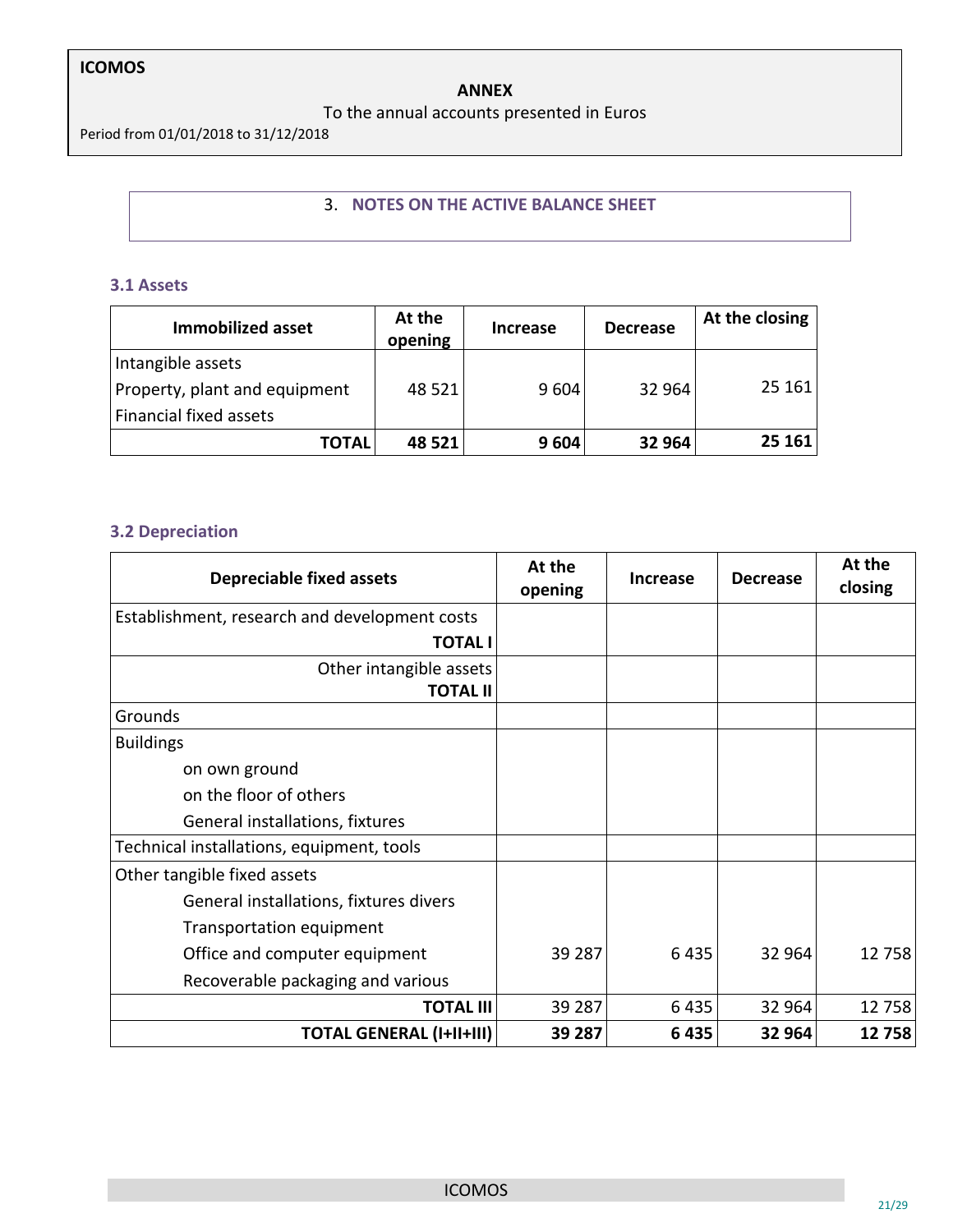#### To the annual accounts presented in Euros

Period from 01/01/2018 to 31/12/2018

#### **3.3 Statement of receivables and accruals recorded in advance**

| <b>Receivables</b>                        | Gross   | <b>Deadlines</b><br>up to 1 year | <b>Maturities</b><br>beyond one |
|-------------------------------------------|---------|----------------------------------|---------------------------------|
|                                           |         |                                  | year                            |
| <b>Receivables from fixed assets:</b>     |         |                                  |                                 |
| Receivables related to equity investments |         |                                  |                                 |
| Loans                                     |         |                                  |                                 |
| Other receivables                         |         |                                  |                                 |
| <b>Receivables from current assets:</b>   |         |                                  |                                 |
| Accounts receivable                       | 125 744 | 125 744                          |                                 |
| Other receivables                         | 7 7 3 1 | 7 7 3 1                          |                                 |
| <b>Prepaid expenses</b>                   | 25 620  | 25 620                           |                                 |
| ΓΟΤΑL                                     | 159 095 | 159 095                          |                                 |

#### **3.4 Statement of receivables**

| <b>Products to receive</b>            | Amount  |
|---------------------------------------|---------|
| Investments or financial fixed assets |         |
| <b>Exploitation product</b>           | 2 5 7 0 |
| Subsidies / financing                 |         |
| Other products to receive             | 544     |
| <b>TOTAL</b>                          |         |

### **3.5 Statement of provisions for depreciation of assets**

| Nature des dépréciations    | At the<br>opening | <b>Increase</b> | <b>Decrease</b> | At the closing |
|-----------------------------|-------------------|-----------------|-----------------|----------------|
| Stocks and work in progress |                   |                 |                 |                |
| Third parties accounts      | 5 7 9 0           | 6075            | 5790            | 6075           |
| <b>Financial accounts</b>   |                   |                 |                 |                |
| <b>TOTAL</b>                | 5790              | 6075            | 5790            | 6075           |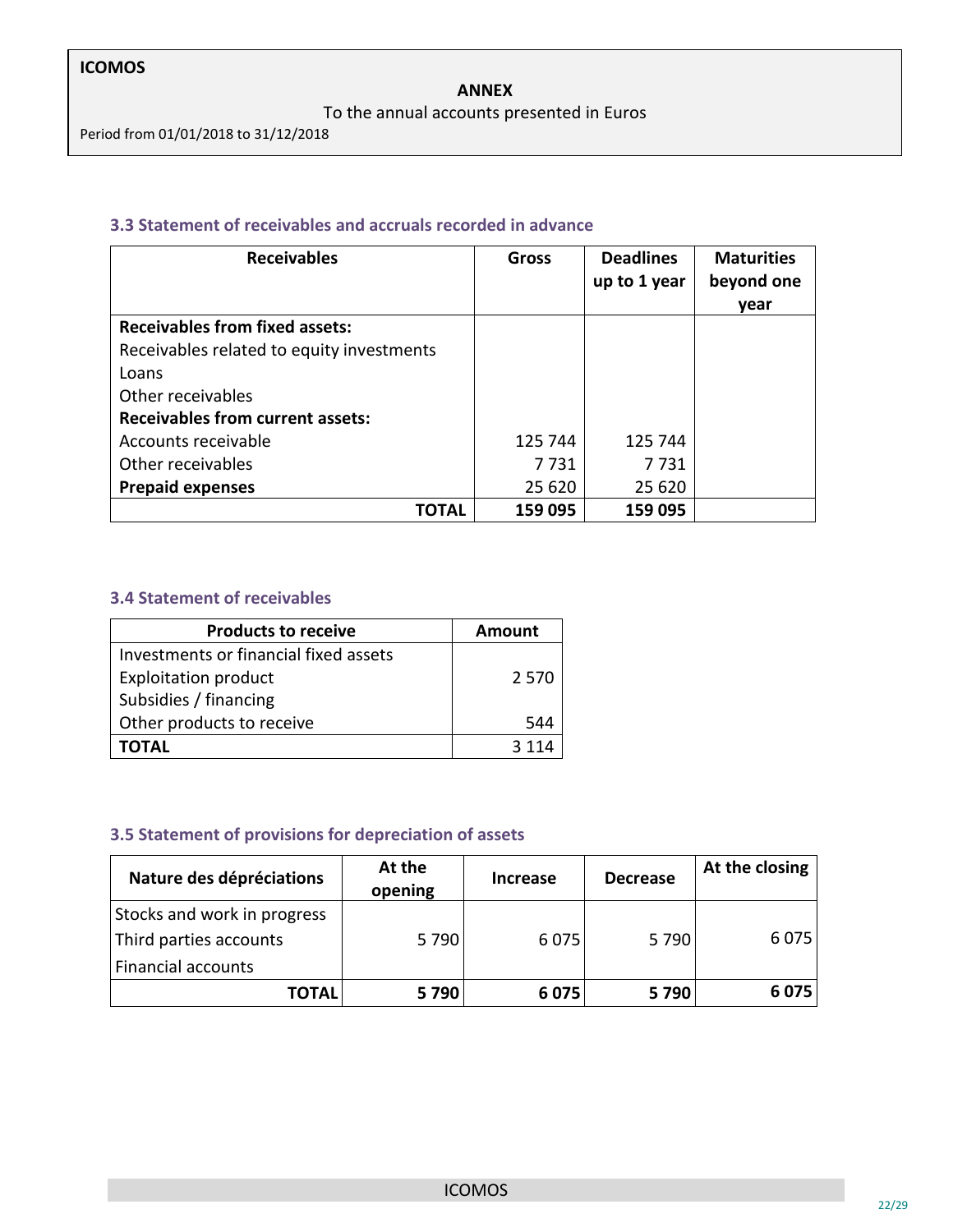#### **ANNEX**

To the annual accounts presented in Euros

Period from 01/01/2018 to 31/12/2018

#### **4. PASSIVE BALANCE SHEET NOTES**

#### **4.1 Associative Funds**

| <b>Headings</b>                                                                           | At the<br>opening | <b>Increase</b> | <b>Decrease</b> | At the<br>closing |
|-------------------------------------------------------------------------------------------|-------------------|-----------------|-----------------|-------------------|
| Associative funds without rights of takeovers:                                            |                   |                 |                 |                   |
| Integrated heritage value                                                                 |                   |                 |                 |                   |
| <b>Statutory Funds</b>                                                                    |                   |                 |                 |                   |
| Contribution without right of recovery                                                    |                   |                 |                 |                   |
| Legacy and donations with matching assets                                                 |                   |                 |                 |                   |
| Investment grants to renewable properties by<br>organization                              |                   |                 |                 |                   |
| Revaluation difference on goods without<br>recovery rights                                |                   |                 |                 |                   |
| <b>Reserves:</b>                                                                          |                   |                 |                 |                   |
| Reserves not available                                                                    |                   |                 |                 |                   |
| Statutory or contractual reserves                                                         |                   |                 |                 |                   |
| Regulated reserves                                                                        |                   |                 |                 |                   |
| Other reserves                                                                            | 289781            |                 | 2 3 9 0         | 287 391           |
| <b>SUBTOTAL ASSOCIATIVE FUNDS (I)</b>                                                     | 289781            |                 | 2 3 9 0         | 287 391           |
| Associative funds with rights of repossessions:                                           |                   |                 |                 |                   |
| Contribution with recovery right                                                          |                   |                 |                 |                   |
| nvestment grants allocated to renewable assets<br>by the organization                     |                   |                 |                 |                   |
| Legacy and gifts with consideration for fixed<br>assets with an obligation or a condition |                   |                 |                 |                   |
| Revaluation differences on goods with recovery<br>rights                                  |                   |                 |                 |                   |
| Result under the control of third-party financers                                         |                   |                 |                 |                   |
| Investment grants for non-renewable assets                                                |                   |                 |                 |                   |
| <b>Regulated provisions</b>                                                               |                   |                 |                 |                   |
| Rights of the owners (Commodat)                                                           |                   |                 |                 |                   |
| <b>SUBTOTAL OTHER ASSOCIATIVE FUNDS (II)</b>                                              |                   |                 |                 |                   |
| <b>TOTAL FONDS ASSOCIATIFS (I+II)</b>                                                     | 289781            |                 | 2 3 9 0         | 287 391           |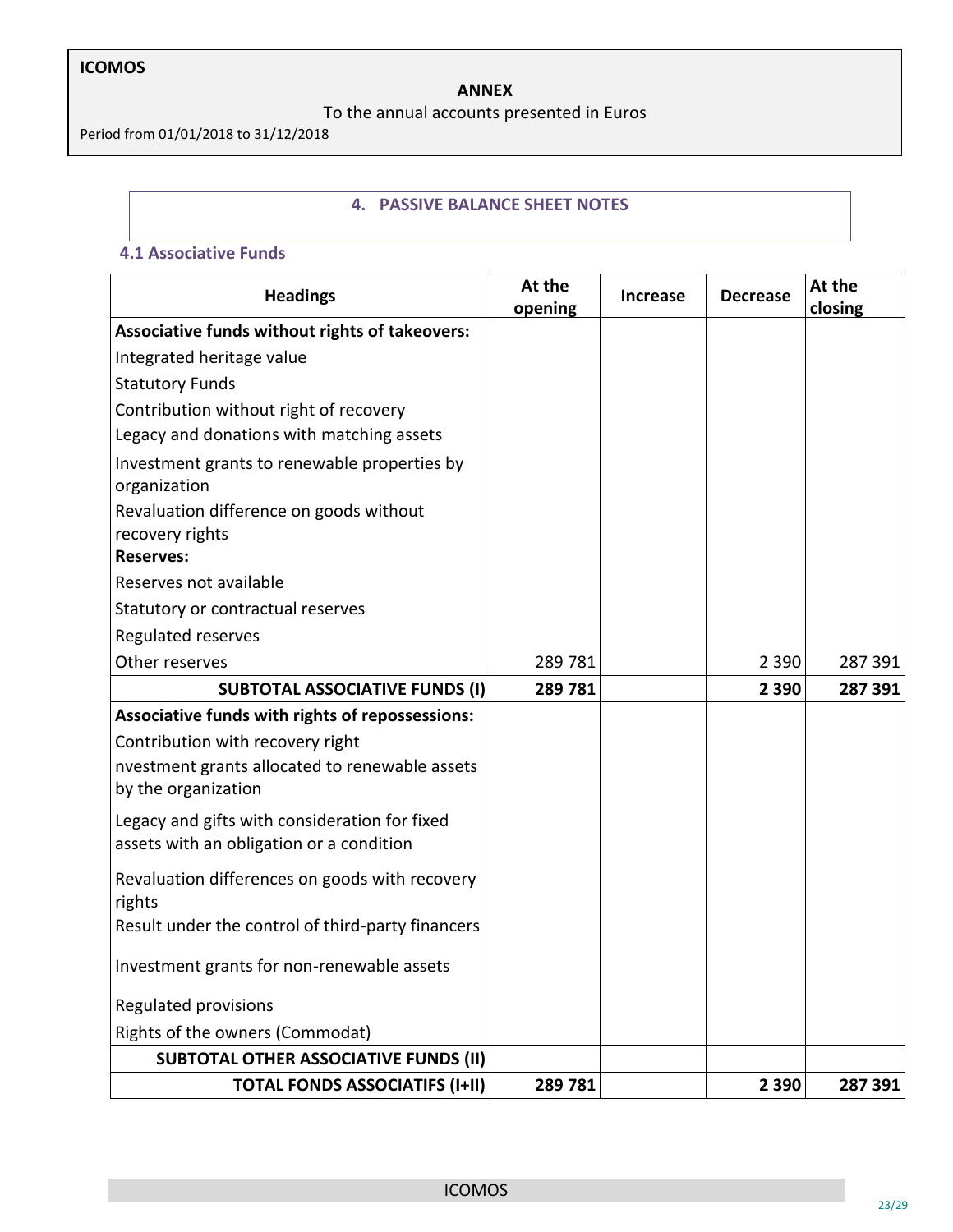#### **ANNEX**

#### To the annual accounts presented in Euros

Period from 01/01/2018 to 31/12/2018

#### **4.2 Postponement again before distribution of the result**

| Nature of the report again                  | <b>Debtor</b> | <b>Creditor</b> |
|---------------------------------------------|---------------|-----------------|
| Postponement of controlled activities again |               |                 |
| third-party financers destined :            |               |                 |
| to exercise                                 |               |                 |
| to subsequent years                         |               |                 |
| Report again not assigned to activities     |               |                 |
| under the control of third party financers  |               |                 |
| Postponement of the activities of           |               |                 |
| the association                             |               | 287391          |
| SOLDF                                       |               | 287 391         |

### **4.3 Provisions for risks and charges**

| <b>Nature of provisions</b>              | At the<br>opening | <b>Increase</b> | <b>Decrease</b> | At the<br>closing |
|------------------------------------------|-------------------|-----------------|-----------------|-------------------|
| Provisions for investment                |                   |                 |                 |                   |
| Accelerated depreciation                 |                   |                 |                 |                   |
| Other regulated provisions               |                   |                 |                 |                   |
| <b>TOTAL (I)</b>                         |                   |                 |                 |                   |
| Provisions for litigation                |                   | 81 000          |                 | 81 000            |
| Provisions for customer guarantees       |                   |                 |                 |                   |
| Provisions for losses on futures markets |                   |                 |                 |                   |
| Provisions for fines and penalties       |                   |                 |                 |                   |
| Provisions for similar mandatory         |                   |                 |                 |                   |
| Provisions for taxes                     |                   |                 |                 |                   |
| Provisions for capital renewal           |                   |                 |                 |                   |
| Provisions for major interviews and      |                   |                 |                 |                   |
| major revisions                          |                   |                 |                 |                   |
| Provisions for social charges and tax on |                   |                 |                 |                   |
| leave to nav                             |                   |                 |                 |                   |
| Other provisions for risks and charges   | 230 000           | 413 281         | 230 000         | 413 281           |
| <b>TOTAL (II)</b>                        | 230 000           | 494 281         | 230 000         | 494 281           |
| <b>TOTAL GENERAL (I+II)</b>              | 230 000           | 494 281         | 230 000         | 494 281           |
| Of which endowments and recoveries       |                   |                 |                 |                   |
| operating                                |                   | 413 281         | 15 000          |                   |
| financial                                |                   |                 |                 |                   |
| exceptional                              |                   | 81 000          | 215 000         |                   |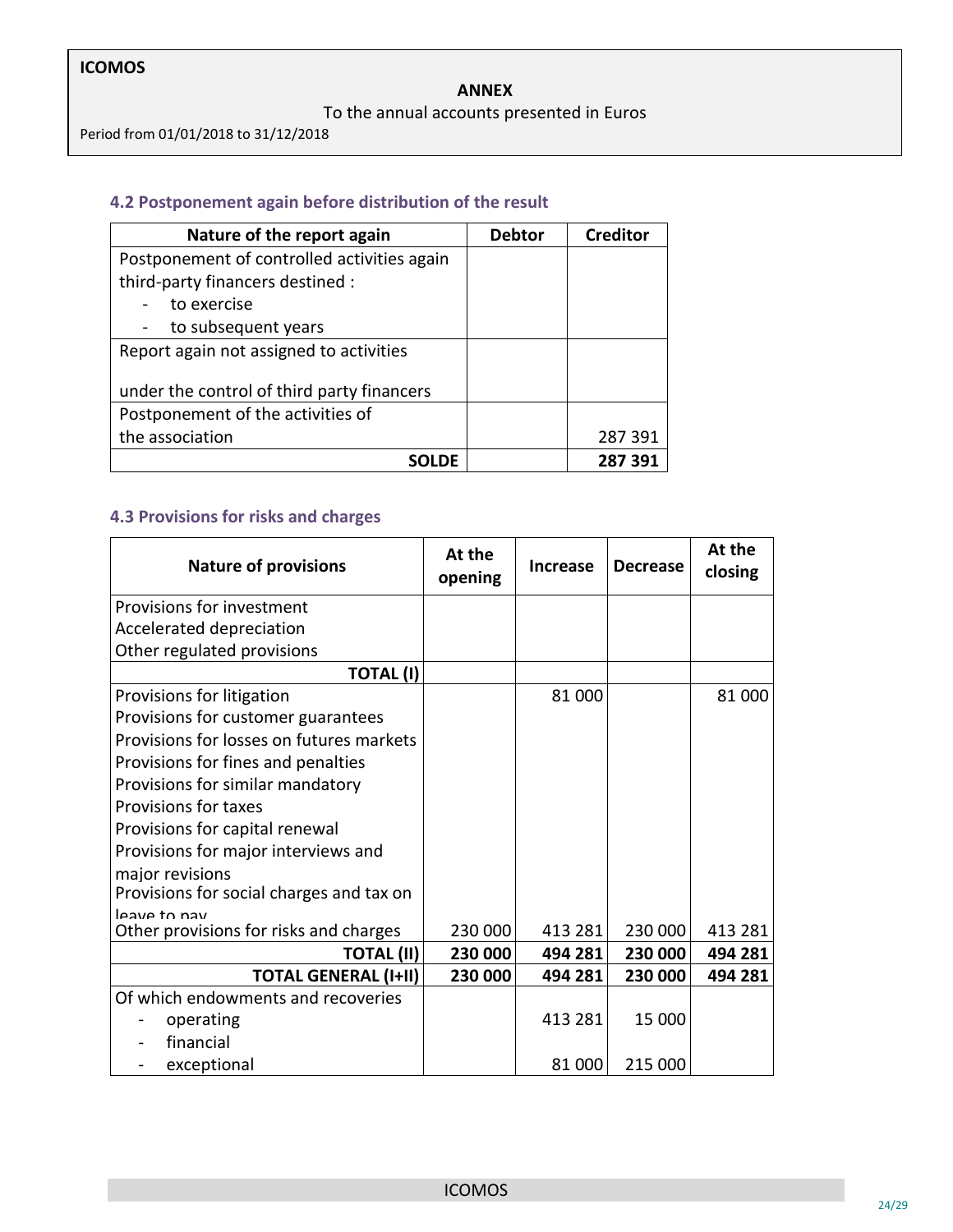#### To the annual accounts presented in Euros

Period from 01/01/2018 to 31/12/2018

#### **4.4 Statement of debts and income recognized in advance**

| <b>State of debts</b>         | <b>Total</b> | 0 to 1 year | From 1 to 5 | More than 5  |
|-------------------------------|--------------|-------------|-------------|--------------|
|                               | amount       |             | vears       | <b>vears</b> |
| Credit institutions           |              |             |             |              |
| Miscellaneous financial debts |              |             |             |              |
| <b>Suppliers</b>              | 17 608       | 17 608      |             |              |
| Social and tax debts          | 166 727      | 166 727     |             |              |
| Debts on fixed assets         |              |             |             |              |
| Social and tax debts          | 252788       | 252 788     |             |              |
| Prepaid income                | 350 249      | 350 249     |             |              |
| <b>TOTAL</b>                  | 787 373      | 787 373     |             |              |

### **4.5 Expenses payable by balance sheet item**

| Charges à payer                        | Amount  |
|----------------------------------------|---------|
| Loans and debts of credit institutions |         |
| Loans and various financial debts      |         |
| <b>Suppliers</b>                       | 17 608  |
| Social and tax debts                   | 130 297 |
| Other debts                            | 33 4 28 |
| OTAL                                   | 181 333 |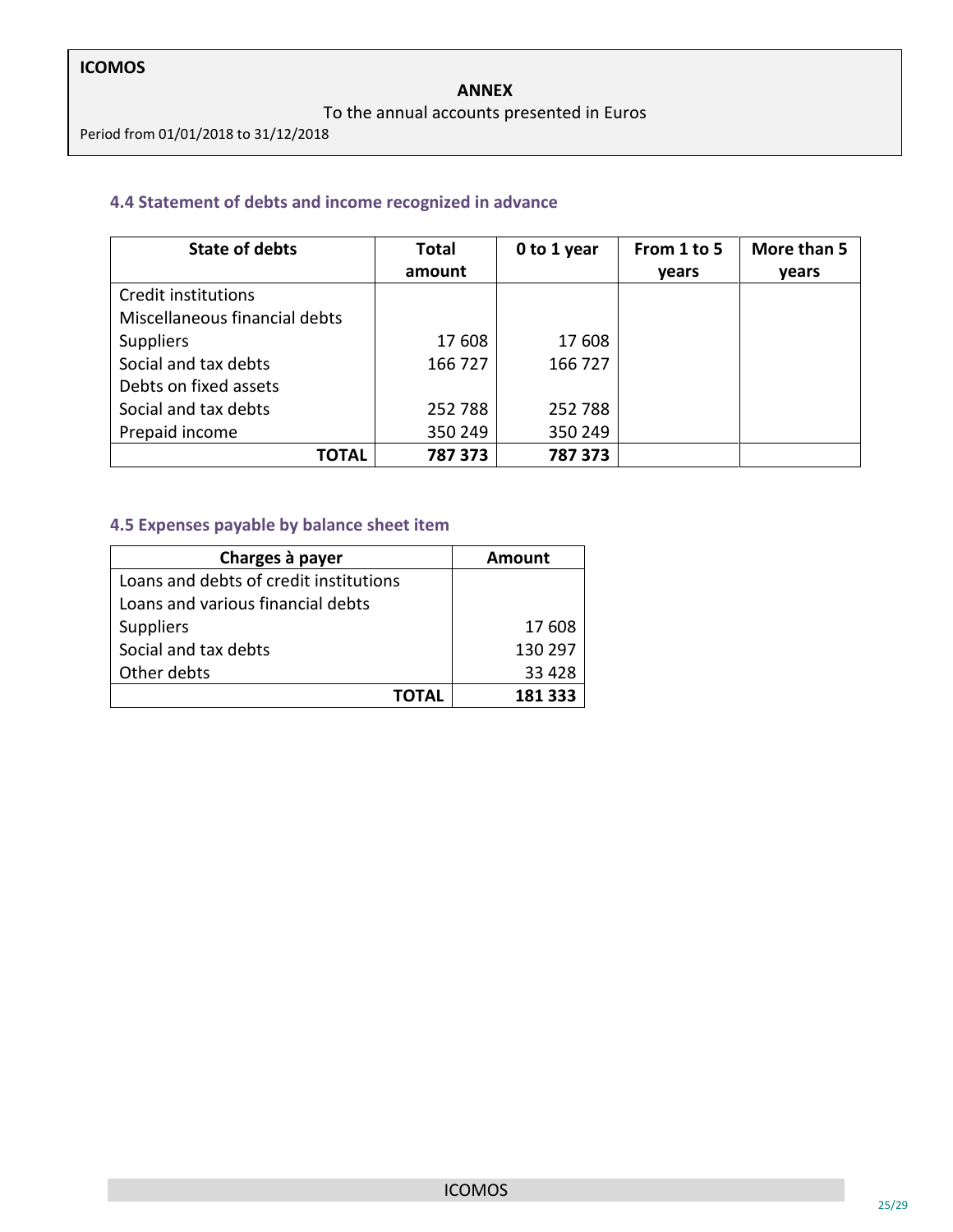#### **ANNEX**

To the annual accounts presented in Euros

Period from 01/01/2018 to 31/12/2018

#### **5. NOTES TO THE INCOME STATEMENT**

#### **5.1 Grants received and dedicated funds**

Grants received from governments:

- South Korea = 39 090 euros assignment: Study on the Cave Art
- Austrian Ministry of Culture = 19,938 euros allocation: ICOMOS operating budget
- French Ministry of Culture = 25 000 euros allocation: ICOMOS operating budget
- Wallonia Region (Belgium) =  $\epsilon$  10,000 allocation: ICOMOS operating budget

Grants received by other institutions:

- ICOMOS USA = 2 020 euros allocation: ICOMOS operating budget
- Christensen Fund = 79 167 euros assignment: project "Connecting Practice"

Miscellaneous grants =  $\epsilon$  6,497 - assignment:

- "Reconstruction Provence" project = 2,396 euros
- Workshop Moldova = 1 550 euros
- Heritage Event Conference =  $\epsilon$  2,551

Total subsidies received = 181,713 euros

#### **5.2 Investment grants**

No investment grants were received during the year.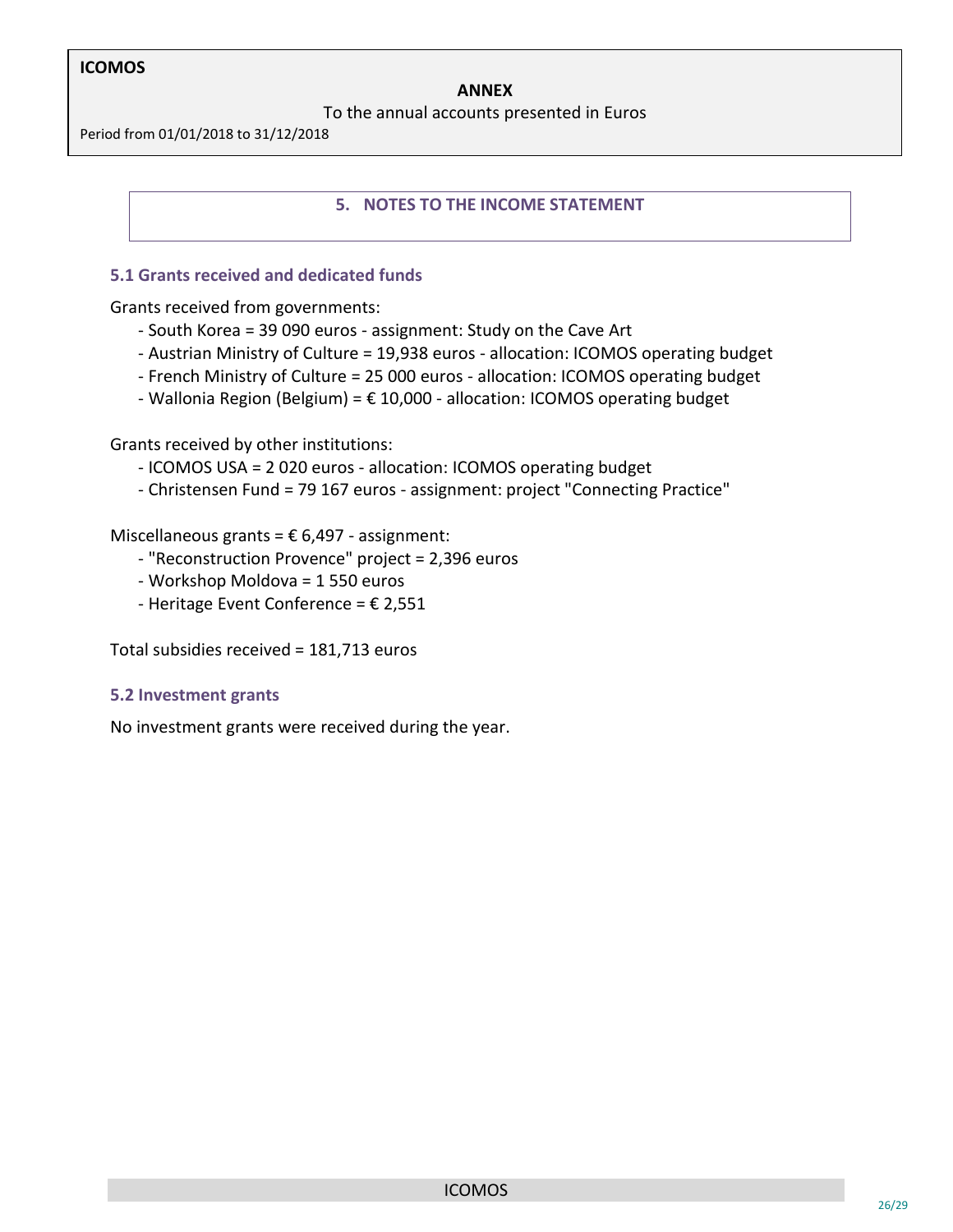#### **ANNEX**

To the annual accounts presented in Euros

Period from 01/01/2018 to 31/12/2018

#### **5.3 Subventions de fonctionnement**

Operating grants received for the 2018 financial year amount to a total of 56 958 euros.

- Austrian Ministry of Culture = 19,938 euros
- French Ministry of Culture = 25 000 euros
- Wallonia Region (Belgium) = 10,000 euros
- ICOMOS US = 2,020 euros

These are operating subsidies.

They are not subject to any suspensive condition.

#### **5.4 Analysis of turnover and resources**

| ACCOUNTS n ° | <b>TYPES OF RESOURCES</b>    | 31/12/2018    | %       | 31/12/2017 | $\frac{9}{6}$ | <b>VARIATION</b> |           |
|--------------|------------------------------|---------------|---------|------------|---------------|------------------|-----------|
| 705 100      | UNESCO CONTRACTS             | 1 0 6 3 1 4 1 | 51,13%  | 876 668    | 52,13%        | 186 473          | 21,27%    |
| 758 XXX      | <b>CONTRIBUTIONS</b>         | 438 415       | 21,08%  | 426 750    | 25,38%        | 11 665           | 2,73%     |
| 705 300      | <b>COUNCIL MISSIONS</b>      | 226 810       | 10,91%  | 87 589     | 5,21%         | 139 221          | 158,95%   |
| 740 XXX      | <b>SUBSIDIES</b>             | 181713        | 8,74%   | 142 760    | 8,49%         | 38 953           | 27,29%    |
| 705 200      | <b>OTHER CONTRACTS</b>       | 162 707       | 7,82%   | 60 293     | 3,59%         | 102 414          | 169,86%   |
| 708 XXX      | <b>ADDITIONAL ACTIVITIES</b> | 2 8 0 3       | 0,13%   | 1645       | 0,10%         | 1 1 5 8          | 70,36%    |
| 706 XXX      | <b>SERVICES</b>              | 2 0 6 5       | 0,10%   | 7616       | 0,45%         | $-5551$          | $-72,89%$ |
| 743 XXX      | <b>CROWDFUNDING</b>          | 1431          | 0.07%   | 77 218     | 4,59%         | $-75787$         | $-98,15%$ |
| 707 XXX      | <b>DIVERSE SALES</b>         | 391           | 0.02%   | 1 1 7 7    | 0,07%         | $-786$           | $-66,75%$ |
| <b>TOTAL</b> |                              | 2079476       | 100,00% | 1681716    | 100,00%       | 397 760          | 23,65%    |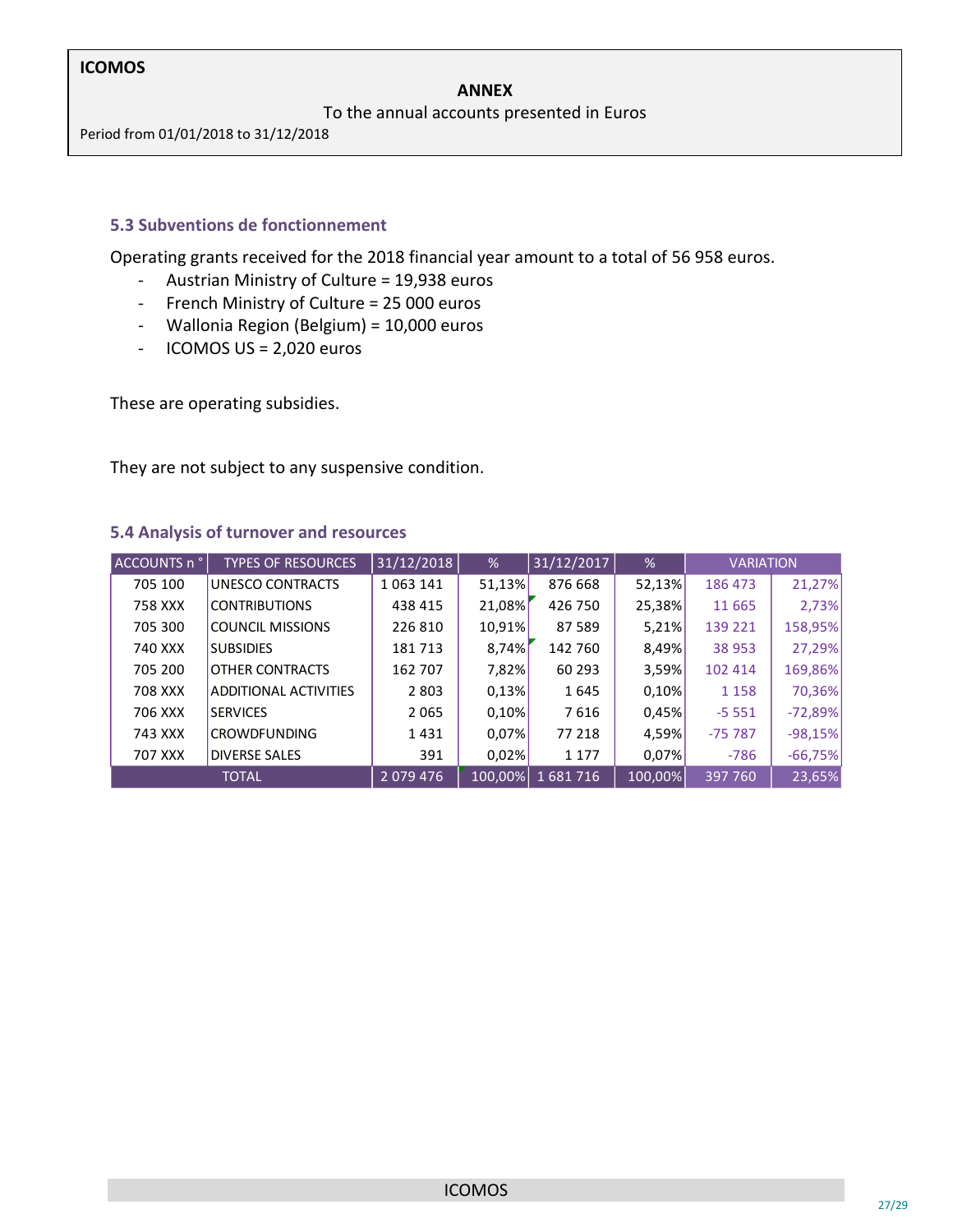#### To the annual accounts presented in Euros

Period from 01/01/2018 to 31/12/2018

#### **5.5 Table relating to exceptional income and expenses**

|                                                   | <b>Net</b> |
|---------------------------------------------------|------------|
| <b>Exceptional products</b>                       | 215 000    |
| On management operations                          |            |
| Proceeds from the sale of assets                  |            |
| Products from previous years                      |            |
| Reversals of provisions and transfers of expenses | 215 000    |
| <b>Extraordinary charges</b>                      | 81.000     |
| On management operations                          |            |
| Net book value of transferred assets              |            |
| Provisions                                        | 81 000     |
| Expenses on previous years                        |            |
| <b>Exceptional result</b>                         |            |

These exceptional transactions have been explained in the "significant events of the year" section of this appendix to the annual accounts.